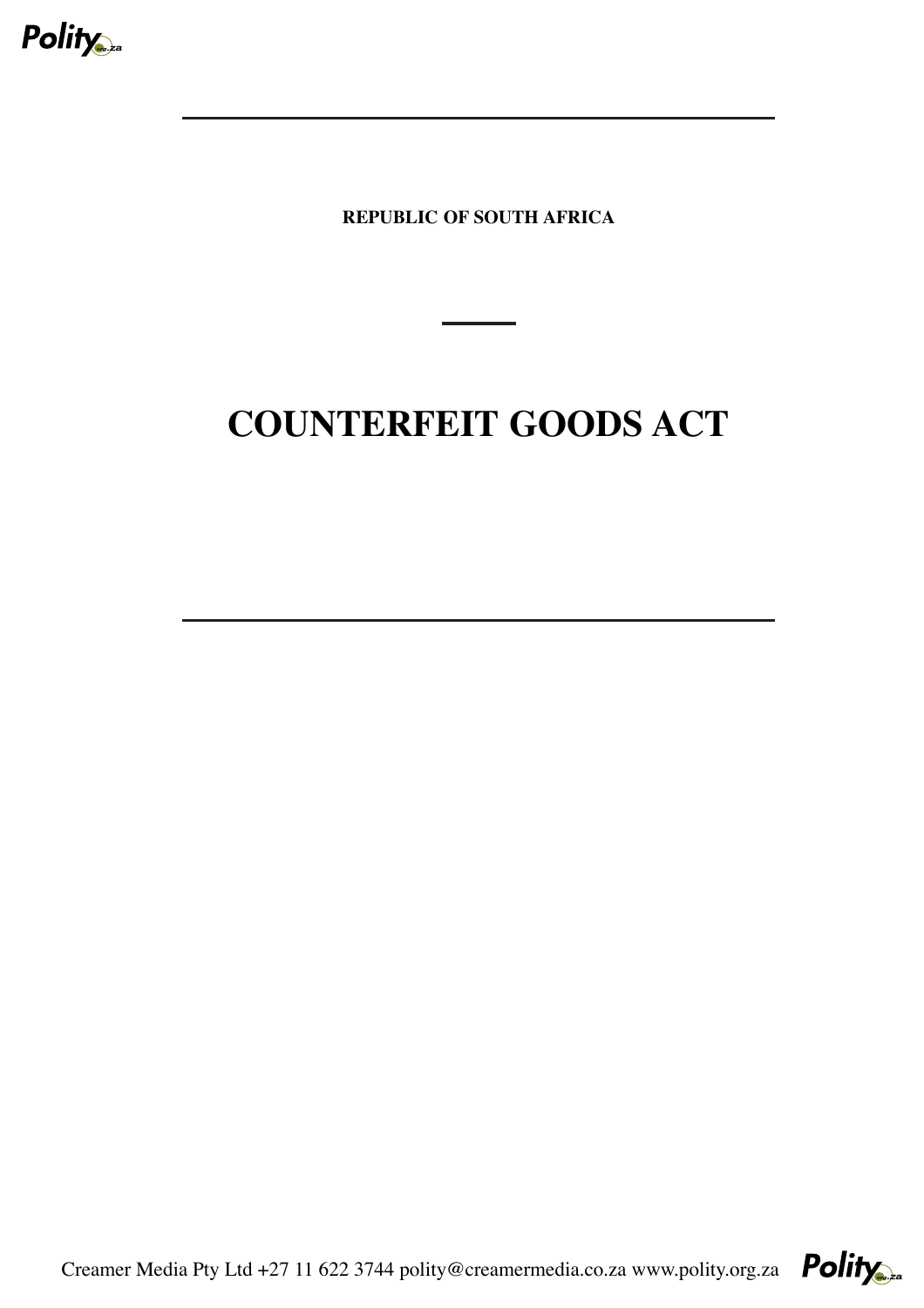## **ACT**

**To introduce measures aimed against the trade in counterfeit goods so as to further protect owners of trade marks, copyright and certain marks under the Merchandise Marks Act, 1941, against the unlawful application, to goods, of the subject matter of their respective intellectual property rights and against the release of goods of that nature (called ''counterfeit goods'') into the channels of commerce; for that purpose—**

**to prohibit certain actsin relation to counterfeit goods as well asthe possession of counterfeit goods in certain circumstances;**

**to create offences in that regard and prescribe penalties in relation thereto; to confer, in certain circumstances, upon inspectors and certain members of the South African Police Service the power, upon having obtained a warrant, or upon being otherwise authorised by or in terms of this Act, to enter premises and there to search for, and, if found, to seize and remove, counterfeit goods or suspected counterfeit goods for detention pending the finalisation of civil or criminal proceedings to be instituted or any other disposal thereof authorised by or in terms of the Act;**

**to provide that the Commissioner for Customs and Excise and his or her staff, upon having granted an application to that end by the owner of an intellectual property right, will have the power to seize and detain counterfeit goods or suspected counterfeit goods imported into or entering the Republic during a particular period and calculated to infringe that intellectual property right;**

**and to provide for incidental matters.**

**BE** IT ENACTED by the Parliament of the Republic of South Africa, as follows:—

## **Definitions**

- **1.** (1) In this Act, unless inconsistent with the context—
	- (i) ''act of dealing in counterfeit goods'' means any act or conduct referred to in section  $2(1)$ ; (iii) 5
	- (ii) ''apply to'', with reference to any goods, means use upon or in physical or other relation to any goods, and, unless clearly inappropriate, includes to embody or incorporate in any goods; (i)
	- (iii) ''complainant''means a person who, in terms of section 3(1), is entitled to lay 10 a complaint contemplated in that section and who has laid such a complaint;  $(x_i)$
	- (iv) ''counterfeiting''—
		- *(a)* means, without the authority of the owner of any intellectual property right subsisting in the Republic in respect of protected goods, the 15 manufacturing, producing or making, whether in the Republic or elsewhere, of any goods whereby those protected goods are imitated in such manner and to such a degree that those other goods are substantially identical copies of the protected goods;
		- *(b)* means, without the authority of the owner of any intellectual property 20 right subsisting in the Republic in respect of protected goods, manufacturing, producing or making, or applying to goods, whether in the Republic or elsewhere, the subject matter of that intellectual property right, or a colourable imitation thereof so that the other goods are calculated to be confused with or to be taken as being the protected goods 25of the said owner or any goods manufactured, produced or made under his or her licence; or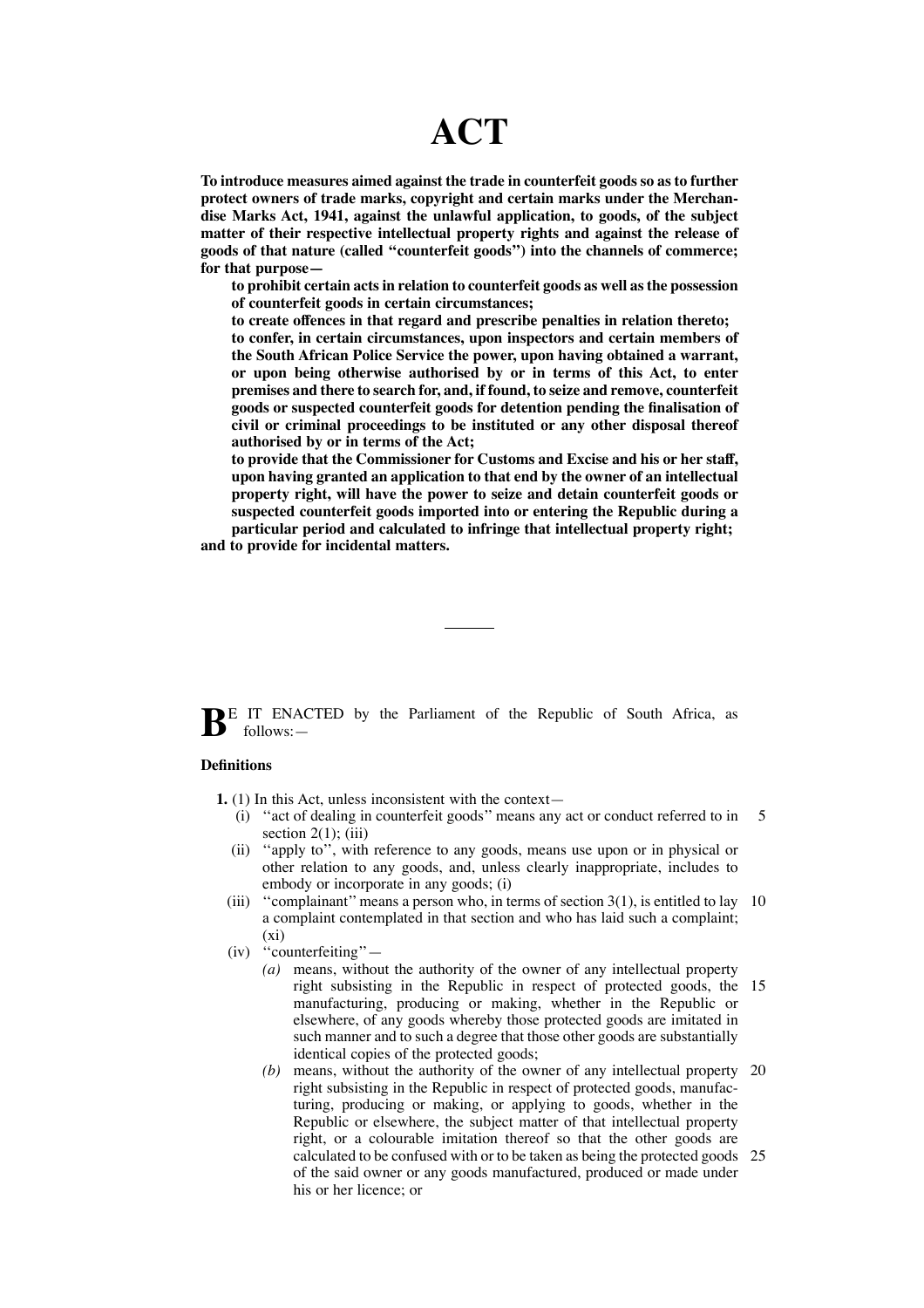*(c)* where, by a notice under section 15 of the Merchandise Marks Act, 1941 (Act No. 17 of 1941), the use of a particular mark in relation to goods, except such use by a person specified in the notice, has been prohibited, means, without the authority of the specified person, making or applying that mark to goods, whether in the Republic or elsewhere.

However, the relevant act of counterfeiting must also have infringed the intellectual property right in question; (xv)

- (v) ''counterfeit goods'' means goods that are the result of counterfeiting, and includes any means used for purposes of counterfeiting; (xiii)
- (vi) ''counterfeit goods depot'' means a place designated under section 23 to be a 10 counterfeit goods depot, and includes any place deemed by section 7(1)*(c)* to be a counterfeit goods depot; (xiv)
- (vii) ''document'' includes a tape recording, a photograph and any electronic or magnetic or other medium on, in, or by means or by way of which, images, sound, data or information may be stored, and ''documentary'' will be 15 construed accordingly; (iv)
- (viii) ''exporter'' includes any person who, at the relevant time—
	- *(a)* is the owner or is in control or possession of any goods exported or to be exported from the Republic;

20

5

- *(b)* carries the risk for any goods so exported or to be so exported;  $(c)$  represents that or acts as if he or she is the exporter or owner of any goods so exported or to be so exported;
- *(d)* actually takes or attempts to take any goods from the Republic;
- *(e)* has a beneficial interest, in any manner or of any nature whatsoever, in any goods so exported or to be so exported; 25
- *(f)* acts on behalf of any person referred to in paragraph *(a)*, *(b)*, *(c)*, *(d)* or *(e)* of this definition,

and, in relation to imported goods destined for exportation from the Republic, includes the manufacturer, producer, maker, supplier or shipper of those goods or any person inside or outside the Republic representing or acting on behalf 30 of such a manufacturer, producer, maker, supplier or shipper. ''Export'' and ''exportation'' will be construed in accordance with the preceding provisions of this definition; (xvii)

- (ix) ''importer'' includes any person who, at the relevant time—
	- *(a)* is the owner or is in control or possession of any goods imported or to be 35 imported into the Republic;
	- *(b)* carries the risk for any goods so imported or to be so imported;
	- *(c)* represents that or acts as if he or she is the importer or owner of any goods so imported or to be so imported;
	- *(d)* actually brings or attempts to bring any goods into the Republic;
	- *(e)* has a beneficial interest, in any manner or of any nature whatsoever, in any goods so imported or to be so imported;
	- *(f)* acts on behalf of any person referred to in paragraph *(a)*, *(b)*, *(c)*, *(d)* or *(e)* of this definition,

and "import" and "importation" will be construed accordingly;  $(x)$ 

- (x) ''inspector'' means any person who under or by virtue of section 22 has been appointed as or designated to be an inspector for the purposes of this Act, as well as—
	- *(a)* any police official as defined in section 1(1) of the Criminal Procedure Act, 1977 (Act No. 51 of 1977), holding the rank of sergeant or a higher 50 rank;
	- *(b)* the Commissioner for Customs and Excise and any official contemplated in section 15(9), in performing their functions in the circumstances contemplated in section 15(4); (viii)

(xi) ''intellectual property right''—

- *(a)* means the rights in respect of a trade mark conferred by the Trade Marks Act, 1993 (Act No. 194 of 1993);
- *(b)* means the copyright in any work in terms of the Copyright Act, 1978 (Act No. 98 of 1978);
- *(c)* in the case where, by a notice issued under section 15 of the Merchandise 60Marks Act 1941, the use of a particular mark in relation to goods, except such use by a person specified in the notice, has been prohibited, means

55

40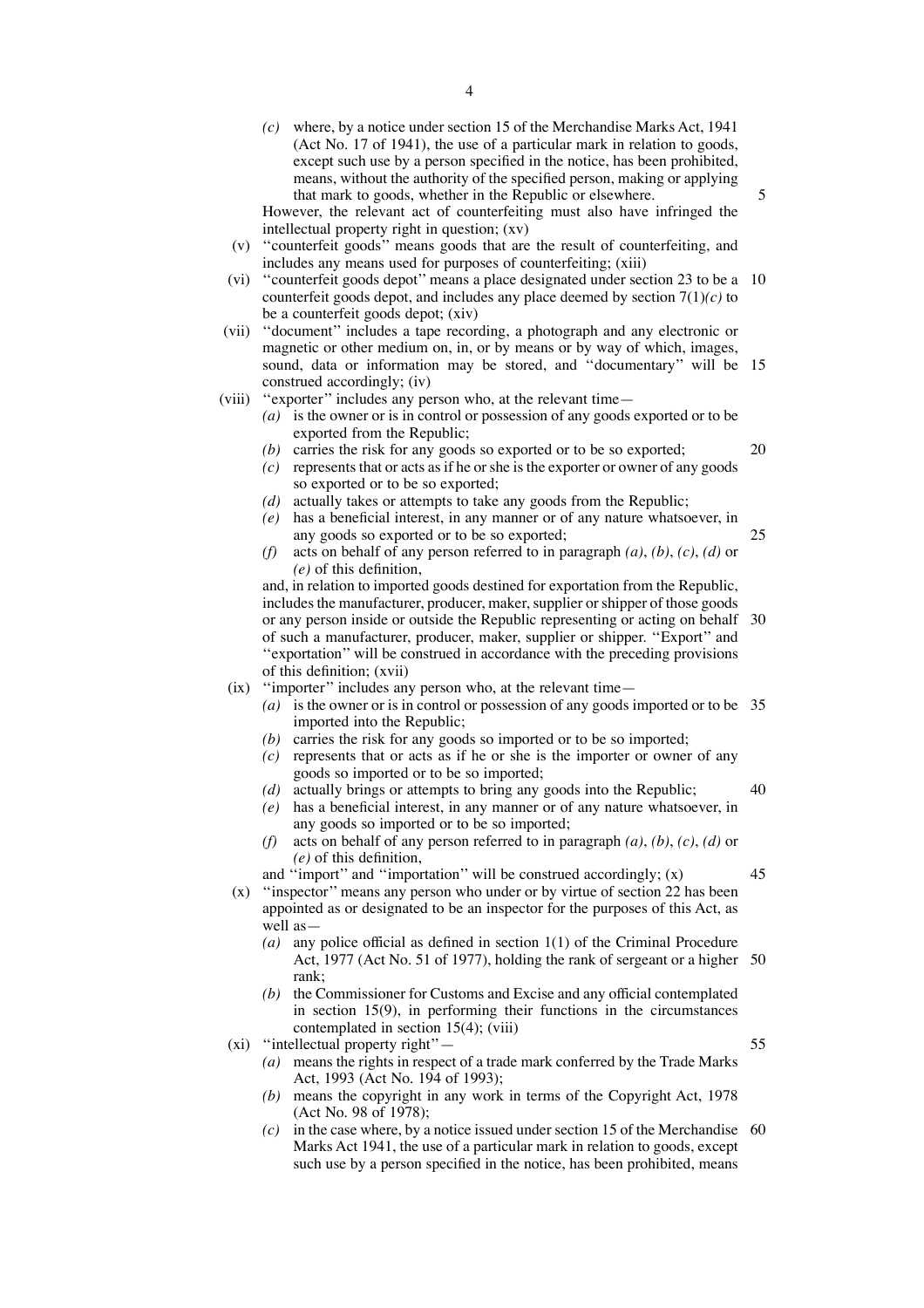the concomitant exclusive right of that specified person so to use that mark:  $(ix)$ 

- (xii) ''Minister'' means the Minister of Trade and Industry; (xii)
- (xiii) ''owner'', in relation to an intellectual property right, includes a person who has the capacity in law to enforce the intellectual property right in his or her own name; (v) 5
- (xiv) ''package'' or ''packaging''means any container, wrapping or outer cover and the contents thereof, or any bundle or single piece in the case of unpacked goods, and, when used as a verb, has a corresponding meaning; (xvi)
- (xv) ''prescribed'' means prescribed by regulation under this Act; (xix)
- (xvi) ''protected goods'' means—
	- *(a)* goods featuring, bearing, embodying or incorporating the subject matter of an intellectual property right with the authority of the owner of that intellectual property right, or goods to which that subject matter has been applied by that owner or with his or her authority;
	- *(b)* any particular class or kind of goods which, in law, may feature, bear, embody or incorporate the subject matter of an intellectual property right only with the authority of the owner of that intellectual property right, or to which that subject matter may in law be applied, only by that owner or with his or her authority, but which has not yet been manufactured, produced or made, or to which that subject matter has not yet been applied, with the authority of or by that owner (whichever is applicable); (ii) 20
- (xvii) ''this Act'' includes any regulation made under this Act; (vii)
- (xviii) ''tools'' includes machinery; and (vi)
- (xix) ''vehicle'' includes any motor car, van, truck, trailer, caravan, cart, barrow, train, aircraft, ship, boat or other vessel, and any other vehicle, craft or means of conveyance of any kind whatsoever, whether self-propelled or not, as well as any pack animal. (xviii)

(2) Without derogating from the meanings of the words ''place'', ''premises'' and 30 ''vehicle'', and unless clearly inappropriate, any reference in this Act—

- *(a)* to any place or premises, must be construed as a reference also to any freight container, irrespective of its size, at, on or in the place or premises;
- *(b)* to any vehicle, must be construed as a reference also to such a freight container on or in the vehicle. 35

#### **Dealing in counterfeit goods prohibited and an offence**

- **2.** (1) Goods that are counterfeit goods, may not—
	- *(a)* be in the possession or under the control of any person in the course of business for the purpose of dealing in those goods;
	- *(b)* be manufactured, produced or made except for the private and domestic use of 40 the person by whom the goods were manufactured, produced or made;
	- *(c)* be sold, hired out, bartered or exchanged, or be offered or exposed for sale hiring out, barter or exchange;
	- *(d)* be exhibited in public for purposes of trade;
	- *(e)* be distributed—
		- (i) for purposes of trade; or

45

25

10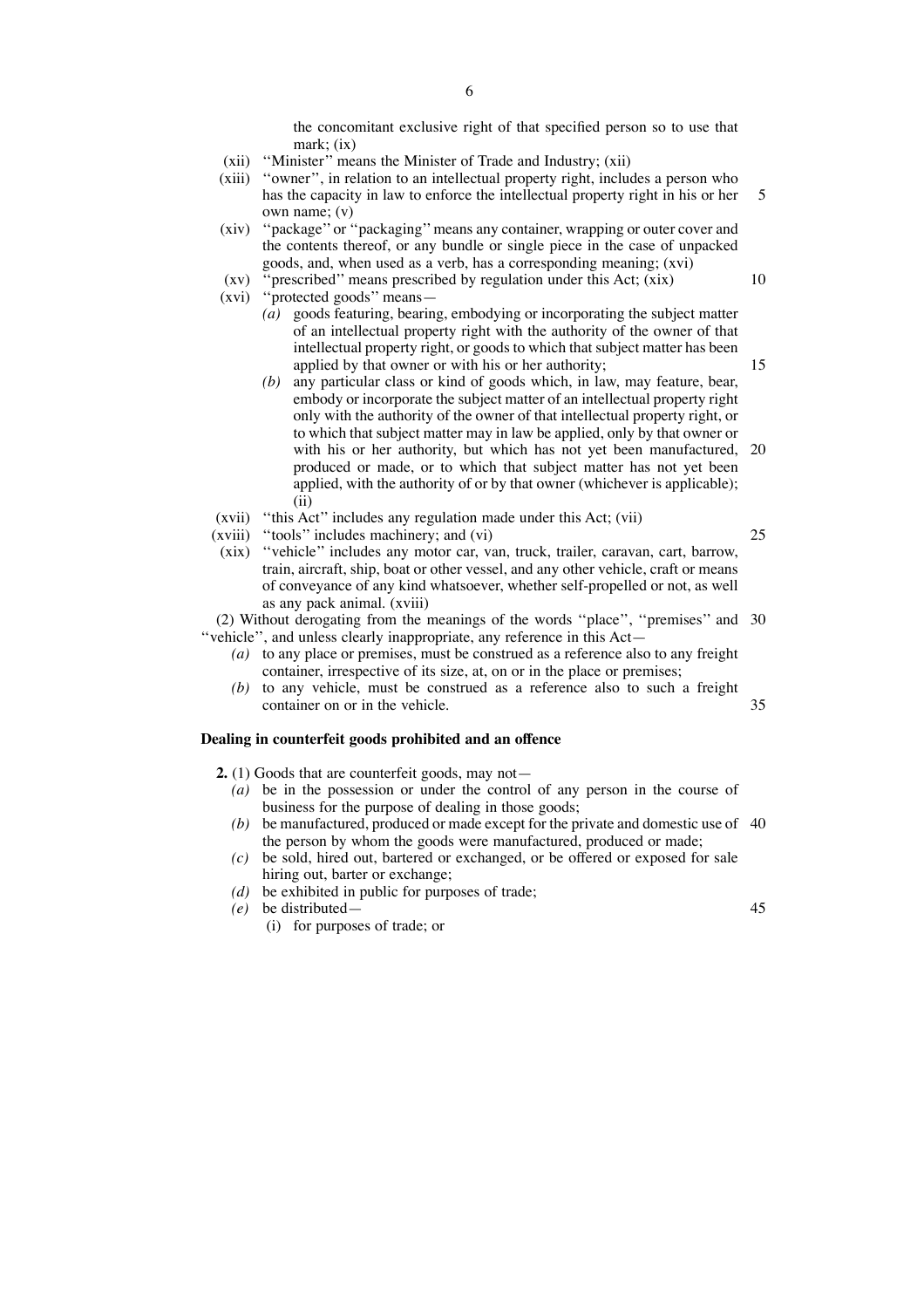- (ii) for any other purpose to such an extent that the owner of an intellectual property right in respect of any particular protected goods suffers prejudice;
- *(f)* be imported into or through or exported from or through the Republic except if so imported or exported for the private and domestic use of the importer or exporter, respectively; 5
- *(g)* in any other manner be disposed of in the course of trade.

(2) A person who performs or engages in any act or conduct prohibited by subsection  $(1)$ , will be guilty of an offence if-

- *(a)* at the time of the act or conduct, the person knew or had reason to suspect that 10 the goods to which the act or conduct relates, were counterfeit goods; or
- *(b)* the person failed to take all reasonable steps in order to avoid any act or conduct of the nature contemplated in subsection (1) from being performed or engaged in with reference to the counterfeit goods.

#### **Laying a complaint**

**3.** (1) Any person who has an interest in protected goods, whether as the owner or licensee of an intellectual property right in respect of the protected goods or as an importer, exporter or distributor thereof (including the duly authorised agent or representative or the attorney of any such person), who reasonably suspects that an offence referred to in section 2(2) has been or is being committed or is likely to be 20 committed by any person, may lay a complaint to that effect with any inspector.

(2) *(a)* The complainant must furnish information and particulars, to the satisfaction of the inspector, to the effect that the goods with reference to which that offence allegedly has been or is being or is likely to be committed, *prima facie* are counterfeit goods.

*(b)* For the purposes of paragraph *(a)*, the complainant may furnish to the inspector a specimen of the alleged counterfeit goods, or, if not reasonably possible, sufficient information and particulars from which the essential physical and any other distinctive features, elements and characteristics of the alleged counterfeit goods may be ascertained, and sufficient information and particulars as to the subsistence and extent of 30 the intellectual property right, the subject matter of which allegedly has been applied to the goods alleged to be counterfeit goods, and as to the complainant's title to or interest in that right, and, where the alleged counterfeit goods are calculated to infringe an intellectual property right that subsists in respect of or has been applied to protected goods contemplated in paragraph *(a)* of the definition of ''protected goods'' in section 35 1(1), also a specimen of the relevant protected goods.

(3) In relation to a complaint that has been laid, an inspector must take appropriate steps in terms of and subject to section 4(1), if reasonably satisfied—

- *(a)* that the person having laid the complaint, *prima facie* is a person who, in terms of subsection  $(1)$ , is entitled to do so; and *(b)* that—
	- (i) the goods claimed to be protected goods, *prima facie* are protected goods; and
	- (ii) the intellectual property right, the subject matter of which is alleged to have been applied to the offending goods, *prima facie* subsists; and
- *(c)* that the suspicion on which the complaint is based, appears to be reasonable in the circumstances.

(4) The preceding provisions of this section do not preclude an inspector from taking any appropriate steps in terms of section 4(1) on his or her own initiative in relation to any act or conduct believed or suspected to be an act of dealing in counterfeit goods, 50provided the requirements of that section are met.

#### **Inspector's powers in relation to counterfeit goods**

**4.** (1) If, pursuant to any complaint laid with an inspector or on the strength of any other information at his or her disposal, the inspector has reasonable grounds to suspect

15

25

40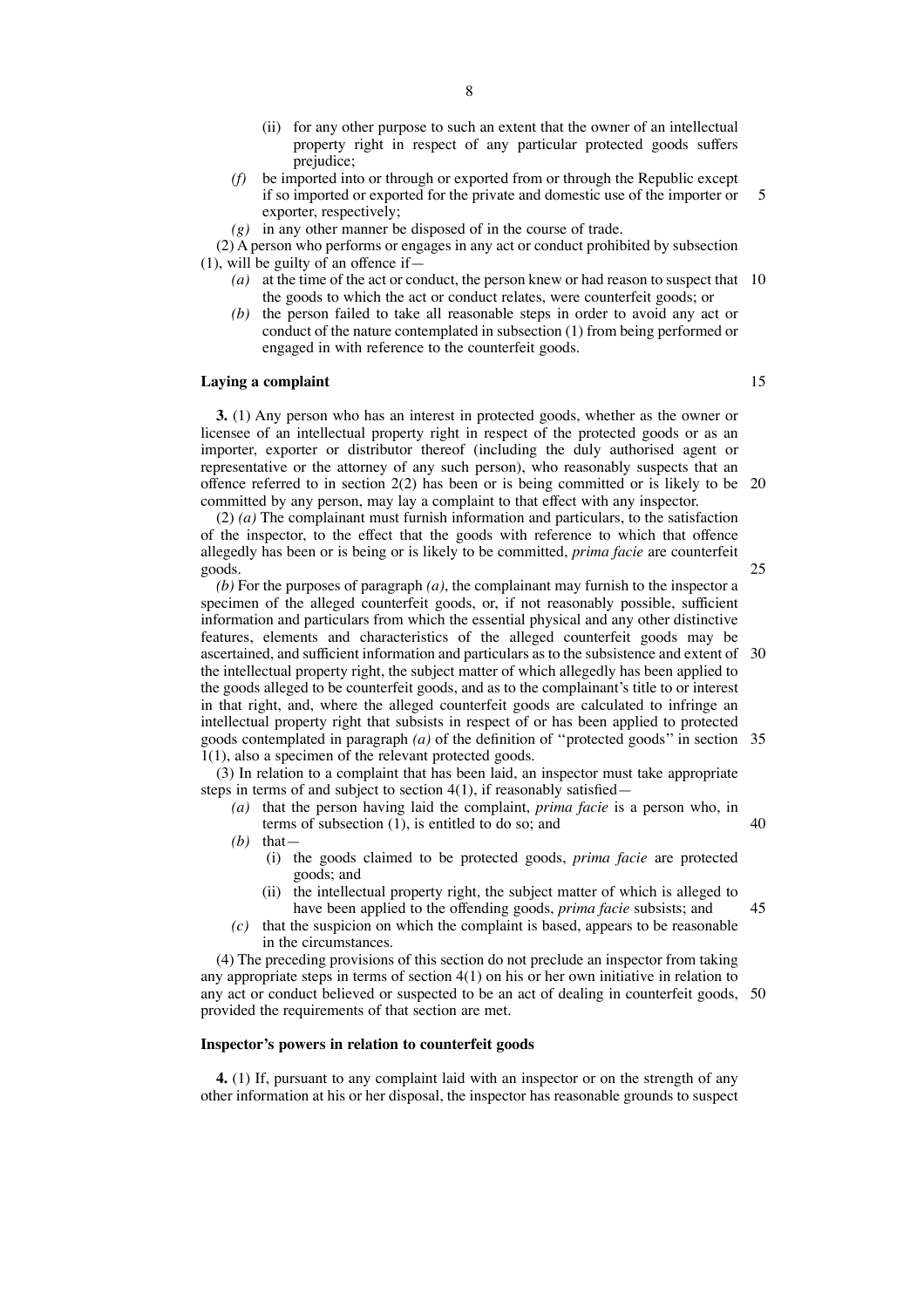that an offence contemplated in section 2(2) has been or is being committed or is likely to be committed, or to believe that an act of dealing in counterfeit goods has taken or is taking place or is likely to take place, he or she has the power, in accordance with paragraphs *(a)* to *(f)* of section  $5(1)$ —

- *(a)* to enter upon or enter any place, premises or vehicle in order to inspect any relevant goods and seize any suspected counterfeit goods, and may seize any suspected counterfeit goods found and cause them to be detained in accordance with this Act, and, where applicable, remove the suspected counterfeit goods for the purposes of detention; 5
- *(b)* to collect or obtain evidence relating to the suspected counterfeit goods or the 10 relevant act of dealing in counterfeit goods;
- *(c)* to conduct at, on or in such place, premises or vehicle whatever search may be reasonably necessary for the purposes of paragraph *(a)* or *(b)* (including the search of a person); and
- *(d)* to take whatever steps may be reasonably necessary in order to terminate the 15 relevant act of dealing in counterfeit goods.

(2) Subject to section 5(2), the powers conferred on an inspector by subsection (1) may be exercised only on the authority of a warrant issued under section 6, and may be exercised wherever the suspected act of dealing in counterfeit goods has taken or is taking place or is likely to take place or is suspected on reasonable grounds to have taken 20 place or to be taking place.

#### **Extent of Inspector's powers in relation to counterfeit goods**

**5.** (1) An inspector acting on the authority of and in accordance with a warrant issued under section 6, may at any reasonable time—

- *(a)* enter upon or enter, and inspect, any place, premises or vehicle at, on or in 25 which goods that are reasonably suspected of being counterfeit goods, are to be found or on reasonable grounds are suspected to be or to be manufactured, produced or made, and search such place, premises or vehicle and any person thereat, thereon or therein, for such goods and for any other evidence of the alleged or suspected act of dealing in counterfeit goods. For the purposes of 30 entering, inspecting and searching such a vehicle, an inspector who is a police official or who is assisted by a police official may stop the vehicle, if necessary by force, wherever found, including on any public road or at any other public place;
- *(b)* take the steps that may be reasonably necessary to terminate the manufactur-35 ing, production or making of counterfeit goods, or any other act of dealing in counterfeit goods being performed, at, on or in such place, premises or vehicle, and to prevent the recurrence of any such act in future. Those steps may include any of the steps contemplated in paragraphs*(c)*, *(d)* and *(e)* but do not include the destruction or alienation of the relevant goods unless 40 authorised by the court in terms of this Act;
- *(c)* seize and detain, and, where applicable, remove for detention, all the goods in question found at, on or in such place, premises or vehicle;
- *(d)* seal or seal off any place, premises or vehicle at, on or in which—
	- (i) the goods in question are found, or are manufactured, produced or made, 45 either wholly or in part;
	- (ii) any trade mark, or any exclusive mark contemplated in paragraph *(c)* of the definition of "counterfeiting" in section  $1(1)$ , or any work which is the subject matter of copyright, is applied to those goods;
	- (iii) the packaging for those goods is prepared; or

- (iv) the packaging of those goods is undertaken;
- *(e)* seize and detain, and, where applicable, remove for detention, any tools which may be used in the manufacturing, production, making or packaging of those goods or applying a trade mark or that exclusive mark or such a work to them; and,
- 55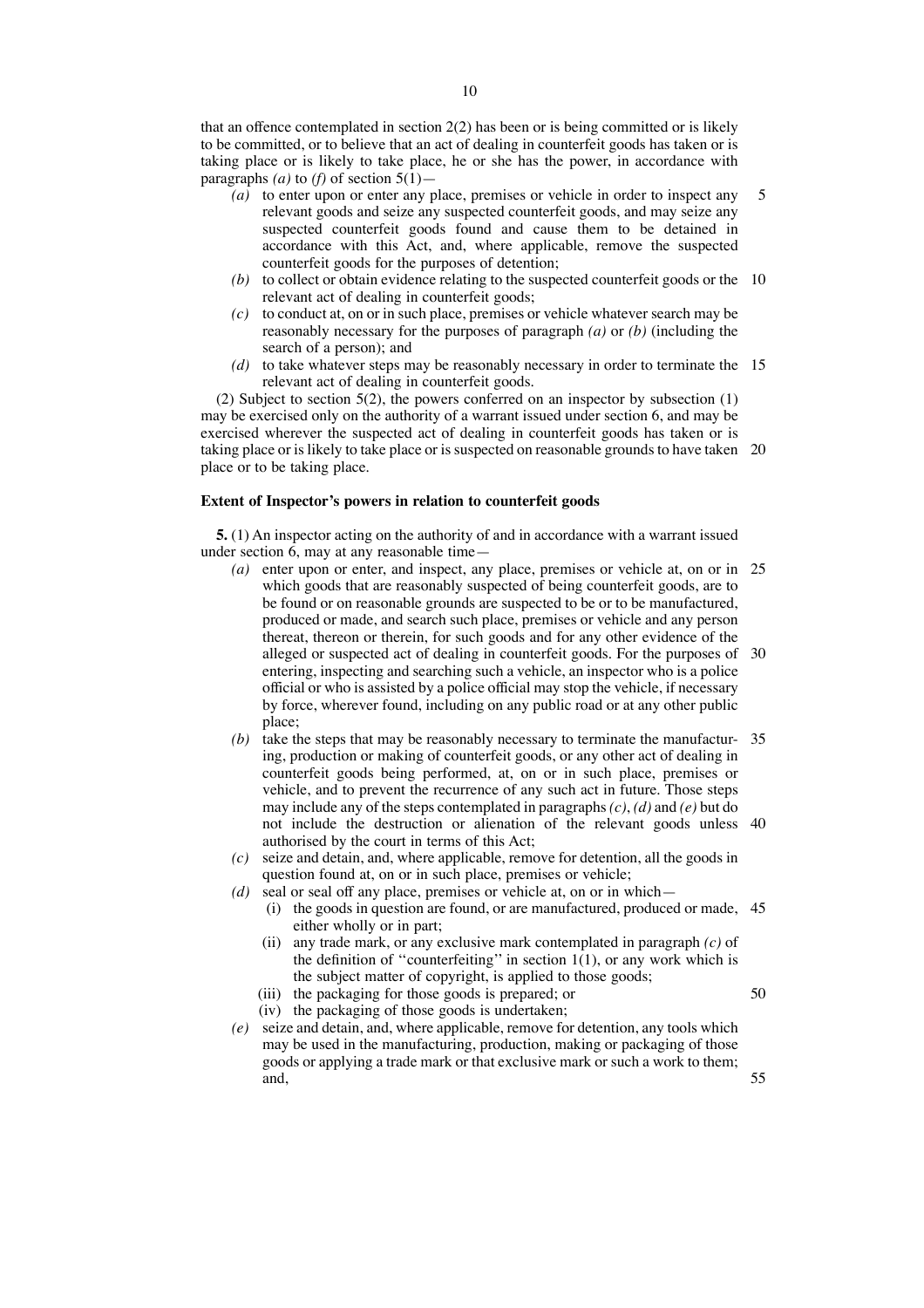- *(f)* if he or she reasonably suspects that a person at, on or in such place, premises or vehicle may furnish any information with reference to any act of dealing in counterfeit goods—
	- (i) question that person and take down a statement from him or her;
	- (ii) demand and procure from that person any book, document, article, item or object which in any way may be relevant to the nature, quantity, location, source or destination of the goods in question, or the identity and address of anyone involved or ostensibly involved as a supplier, manufacturer, producer, maker, distributor, wholesaler, retailer, importer, exporter or forwarding agent of, or other dealer in, the goods in question. 10 5

(2) Subject to subsection (3), an inspector may, during the day, without a warrant enter upon or enter any place, premises or vehicle after having identified himself or herself, and, in accordance with paragraphs *(a)* to *(f)* of subsection (1), exercise the powers of seizure, removal, detention, collecting evidence and search contemplated in section 4(1)*(a)*, *(b)* and *(c)* (except the power to search any person), as well as the power to take 15 the steps contemplated in section  $4(1)(d)$ , if—

- *(a)* the person who is competent to consent to the entry and to such search, seizure, removal and detention, gives that consent; or
- *(b)* the inspector on reasonable ground believes that—
	- (i) the required warrant will be issued to him or her in terms of section 6 if 20 he or she were to apply for the warrant; and
	- (ii) the delay that would ensue by first obtaining the warrant would defeat the object or purpose of the entry, search, seizure, removal, detention, collection of evidence and other steps.

(3) Subsection  $(2)(b)$  does not serve as authority for, and may not be applied for the 25 purposes of, entering and searching any private dwelling, nor for conducting such seizure and removal, the collection of evidence and the taking of the said other steps therein.

(4) Notwithstanding the provisions of subsections  $(1)$  and  $(2)$ —

- *(a)* any steps taken by an inspector in accordance with paragraph *(a)*, *(b)*, *(c)* or 30 *(d)* of subsection (1), or like steps taken by him or her by virtue of subsection (2), will cease to have any legal effect whatsoever unless the court confirms such steps, either finally or *pendente lite*, on the application of the inspector or the relevant complainant (where applicable) brought within 10 court days of the day on which those steps had been taken; 35
- *(b)* no answer given or statement made by any person to an inspector exercising his or her powers in terms of paragraph *(f)*(i) of subsection (1) or given or made to any inspector exercising like powers by virtue of subsection (2), will, if self-incriminating, be admissible as evidence against that person in criminal proceedings instituted in any court against him or her, except in criminal 40 proceedings where that person is tried for an offence contemplated in section  $18(d)(ii)$ , and then only to the extent that such answer or statement is relevant to prove the offence charged.

(5) The provisions of section 6(4) regarding the manner in which a search must be conducted, and section 6(5)*(b)*, (6), (7), (8) and (9), will apply *mutatis mutandis* to an 45 inspector acting by virtue of subsection (2) of this section.

## **Provisions relating to issue and execution of warrant**

**6.** (1) The warrant contemplated in section 4(2) read with section 5(1) will be issued in chambers by any judge of the High Court or by a magistrate who has jurisdiction in the area where the relevant suspected act of dealing in counterfeit goods is alleged to 50have taken or to be taking place or is likely to take place, and will be issued only if it appears to the judge or magistrate from information on oath or affirmation that there are reasonable grounds for believing that an act of dealing in counterfeit goods has taken or is taking place or is likely to take place, and the inspector seeking the warrant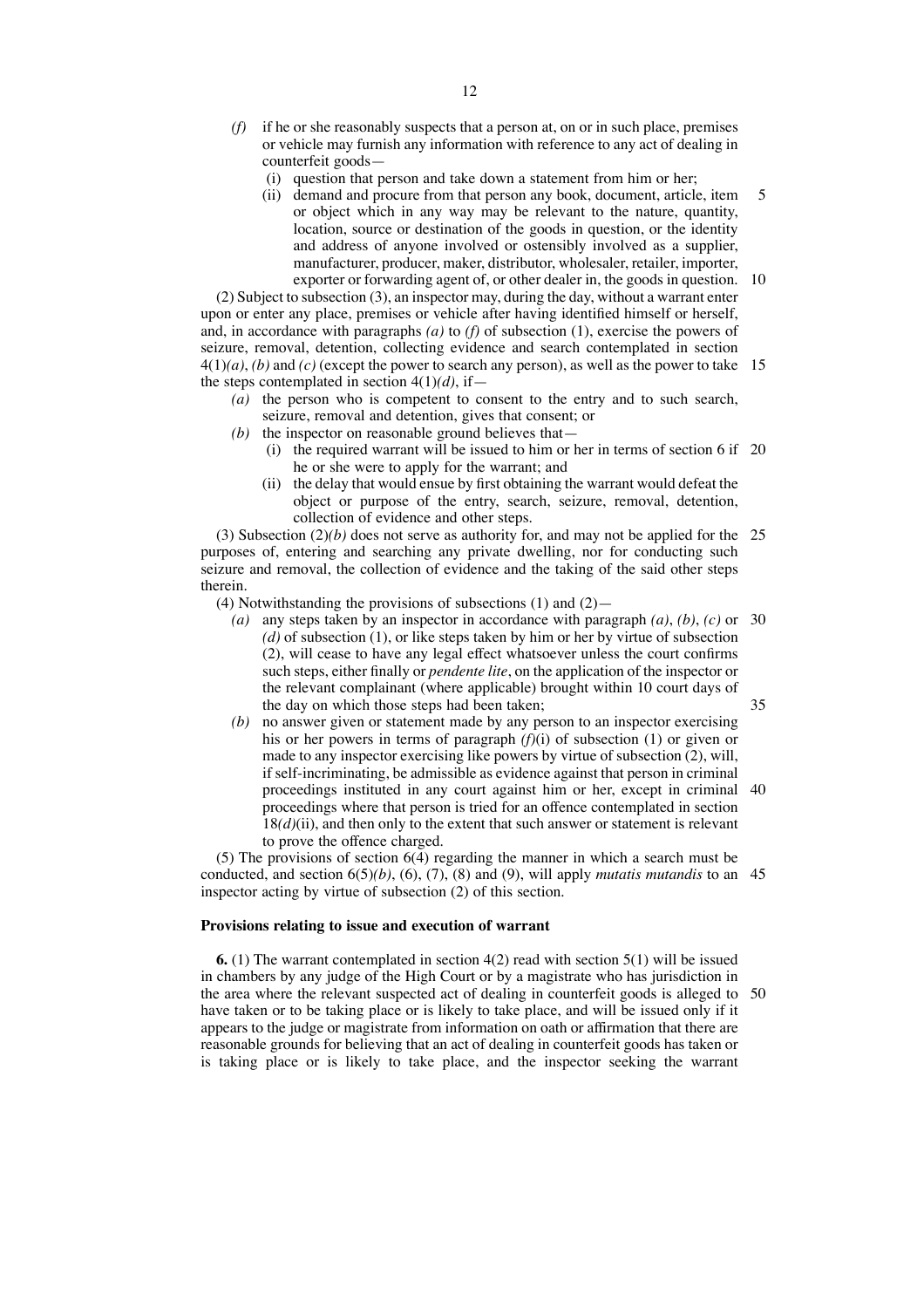may be asked to specify which of the powers contemplated in section 4(1) is or are likely to be exercised.

(2) A warrant in terms of this section may be issued either with reference to only one separate suspected act of dealing in counterfeit goods or with reference to any number of such acts, whether any such act involves only one alleged offender or any number of alleged offenders, and irrespective of whether such offender or number of offenders is identified specifically by name or by reference to any particular place or circumstances, and any point in time. 5

(3) A warrant in terms of this section may be issued on any day and will be in force until—

- *(a)* it has been executed; or
- *(b)* it is cancelled by the judge or magistrate who issued it, or, if not available, by any other judge, or by any other magistrate with like authority (as the case may be); or
- *(c)* the expiry of three months from the day of its issue; or

*(d)* the purpose for which the warrant was issued, no longer exists, whichever may occur first.

(4) A warrant issued in terms of this section may be executed by day only, unless the person who has issued the warrant has authorised the execution thereof by night at times which must be reasonable, and the entry upon or into and search of any place, premises or vehicle specified in the warrant, and the search of any person thereat, thereon or therein, must be conducted with strict regard to decency and order, including— 20

*(a)* a person's right to, respect for and protection of his or her dignity;

- *(b)* the right of a person to freedom and security of his or her person; and
- *(c)* the right of a person to his or her personal privacy.

(5) An inspector executing a warrant in terms of this section must immediately before commencing with the execution thereof—

- *(a)* identify himself or herself to the person in control of the place, premises or vehicle to be entered upon or entered, if that person is present, and hand to that person a copy of the warrant, or, if that person is not present, affix a copy of 30 the warrant to a prominent spot at, on or to the place, premises or vehicle;
- *(b)* furnish that person at his or her request with particulars regarding the inspector's authority to execute such a warrant. For that purpose an inspector may be requested to produce the certificate issued in respect of him or her under section 22(3).

(6) An inspector who on the authority of a warrant issued in terms of subsection (1) may enter upon or enter, and search, any place, premises or vehicle and search any person thereat, thereon or therein, may use such force as may be reasonably necessary to overcome any resistance to the entry and search.

(7) An inspector may enter upon or enter, and search, any place, premises or vehicle, 40 and may search any person thereat, thereon or therein, only if he or she audibly has first demanded access thereto and has notified the purpose of the entry, unless the inspector on reasonable grounds is of the opinion that any goods, document, article or item may be destroyed or be lost if access is first demanded and that purpose notified.

(8) If, during the execution of a warrant in terms of this section, a person claims that 45 any goods, document, article or item found at, on or in the place, premises or vehicle in question contains privileged information and refuses the inspection or removal thereof, the inspector executing the warrant, if of the opinion that the goods, document, article or item may be relevant to and necessary for the investigation of any complaint or any alleged or suspected act of dealing in counterfeit goods, must request the registrar of the 50High Court having jurisdiction, or that registrar's deputy, to seize and remove such goods, document, article or item for safe custody until the court has made a ruling on the question whether or not the information in question is privileged.

(9) In undertaking any search for and inspection and seizure of suspected counterfeit

10

15

25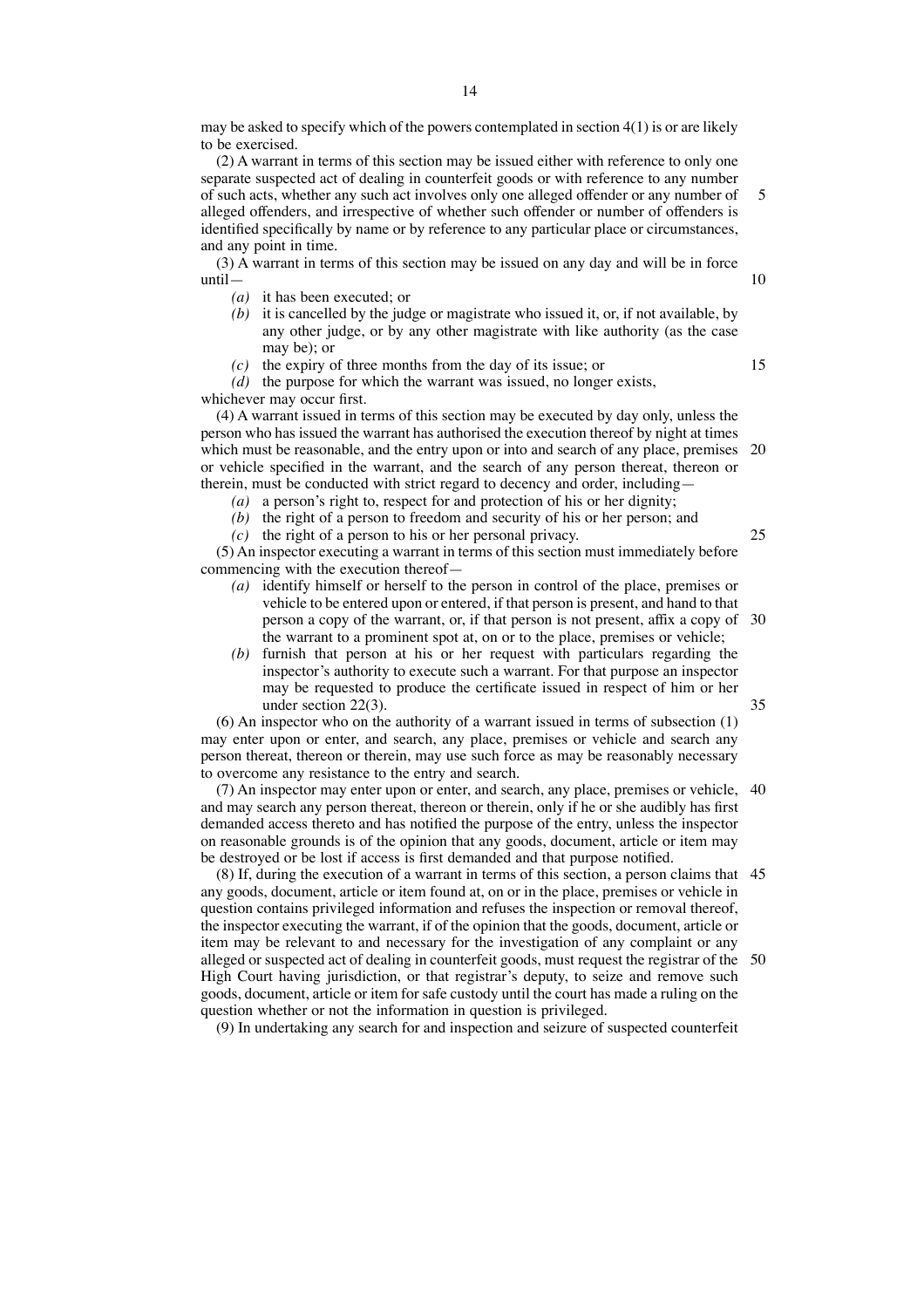goods an inspector may be assisted by the complainant (if any) or any other knowledgeable person in identifying goods as suspected counterfeit goods.

#### **Duties of inspector following seizure of goods**

**7.** (1) An inspector who, in exercising his or her powers in terms of section 4(1), has seized any suspected counterfeit goods, must—

- *(a)* forthwith seal, clearly identify and categorise these goods and prepare, in quadruplicate, an inventory of them and cause the person from whom those goods were seized to check the inventory for correctness, and, if correct, cause that person to make a certificate to that effect under his or her signature on each original of that inventory. If the seized goods are removed in terms of 10 paragraph  $(c)$ , the inspector must endorse that fact under his or her signature on every original of that inventory, in which case that inventory will also serve as a receipt;
- *(b)* furnish one of the originals of the inventory to the person from whom the goods were seized and another to the complainant (if any) within 72 hours 15 after the seizure;
- *(c)* as soon as possible remove the goods, if transportable, to a counterfeit goods depot for safe storage, or, if not capable of being removed or transported, declare the goods to have been seized, and seal off or seal and lock up those goods or place them under guard at the place where they were found, and 20 thereupon that place will be deemed to be a counterfeit goods depot; and
- *(d)* by written notice inform the following persons of the action taken by the inspector in terms of section 4(1) and of the address of the counterfeit goods depot where the seized goods are kept:
	- (i) The person from whom those goods were seized; and
	- (ii) also—
		- *(aa)* the complainant, where the inspector exercised his or her powers in terms of section 4(1) pursuant to a complaint laid in terms of section  $3(1)$ ; or
		- *(bb)* any person who, in relation to those goods, qualifies in terms of 30 section 3(1) to be a complainant, but who had not yet so laid a complaint at the time when the inspector exercised those powers on his or her own initiative as contemplated in section 3(4).
- (2) In any notice in terms of subsection  $(1)(d)$  that is issued—
	- *(a)* to the complainant, the complainant must be notified of his or her right by 35 virtue of section  $9(1)(a)$  to lay a criminal charge, not later than three days after the date of the notice, against the person from whom those goods were seized (hereafter called the suspect);
	- *(b)* to a person qualifying to be a complainant, as contemplated in paragraph  $(d)(ii)(bb)$  of subsection (1), the inspector must invite that person (hereafter 40) called the prospective complainant) to lay a complaint with him or her, and lay with the South African Police Service a criminal charge, not later than three days after the date of the notice, against the suspect for having performed an act of dealing in counterfeit goods that is an offence in terms of section 2(2).

(3) An inspector may demand from a complainant to disclose any information which 45 may be relevant to the action that has been taken.

(4) *(a)* Any person prejudiced by a seizure of goods in terms of section 4(1), may at any time apply to the court on notice of motion for a determination that the seized goods are not counterfeit goods and for an order that they be returned to him or her.

*(b)* The court may grant or refuse the relief applied for and make such order as it 50deems just and appropriate in the circumstances, including an order as to the payment of damages and costs, if applicable.

*(c)* If deemed just and appropriate in the circumstances by a court that has refused the order sought, it may order, where those goods have been seized pursuant to a complaint

5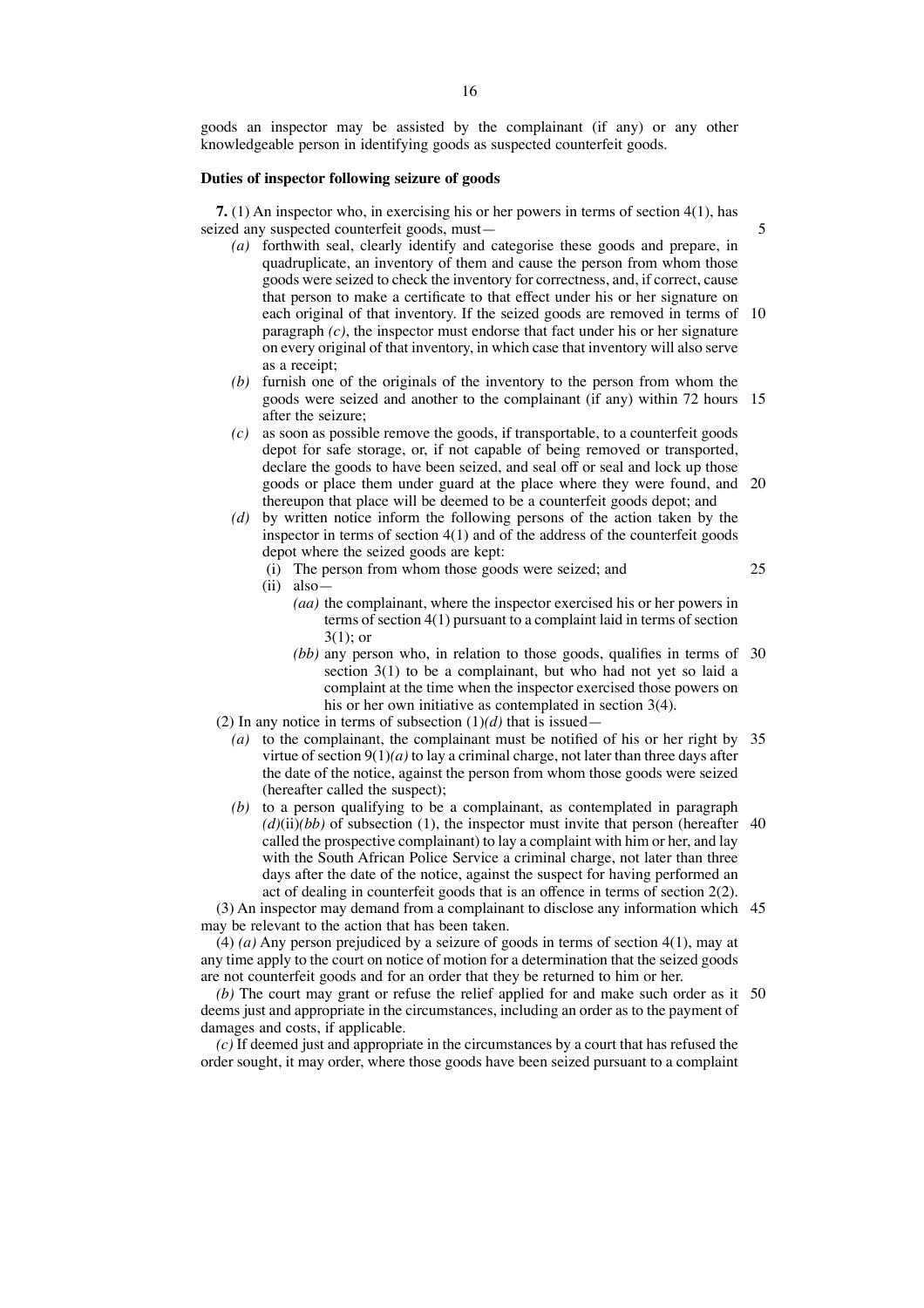laid in terms of section 3(1), that the complainant furnishes security to the applicant in respect of those goods in an amount and manner determined by the court.

#### **Storage of seized goods, and access thereto**

**8.** (1) Goods that have been seized in terms of section 4(1) must be stored and kept in safe custody at a counterfeit goods depot until the person in charge of the depot—

*(a)* is ordered by a competent court in terms of this Act to return, release, destroy or otherwise dispose of those goods as specified in the order; or

5

10

30

*(b)* is directed by the inspector concerned, in the circumstances provided for in subsection  $(1)(b)$  or  $(2)(a)$ ,  $(b)$  or  $(c)$  of section 9, to release those goods to the suspect.

(2) Goods seized in terms of section 4(1) will be available for inspection by the complainant, or, as the case may be, prospective complainant (if any), the suspect and any other interested person at the counterfeit goods depot on any working day during normal office hours.

(3) The person in charge of the counterfeit goods depot, on the request of the 15 complainant or prospective complainant (as the case may be) or the suspect, must make the relevant seized goods available for testing or analysis by or on behalf of any such complainant or the suspect if the person so in charge, having taken into account the nature of such seized goods, the nature of the tests or analyses to be conducted, and the competence and suitability of the person by whom the tests or analyses are to be 20 conducted, is satisfied that a request in that regard is reasonable.

(4) The person in charge of a counterfeit goods depot who is not willing to allow seized goods under his or her custody to be made available to the suspect for testing or analysis by any person or by a particular person, must forthwith refer the matter to the complainant or prospective complainant (as the case may be) who must either confirm 25 or reverse that decision within 48 hours.

(5) *(a)* Where any such complainant has confirmed the decision not to allow the seized goods to be made available to the suspect for testing or analysis, that decision must be conveyed in writing to the suspect who may apply to the court for an order rescinding the decision and allowing those goods to be made so available.

 $(b)$  The court will grant the application if it finds the decision to be unreasonable in the circumstances.

### **Seized goodsto be released if criminal investigation or criminal or civil proceedings not contemplated against suspect**

**9.** (1) *(a)* Where suspected counterfeit goods have been seized by an inspector in 35 terms of section 4(1), the complainant or prospective complainant (as the case may be), if he or she wishes to lay a criminal charge against the suspect with the South African Police Service for having committed an offence referred to in section 2(2) and request that a criminal investigation into the matter be undertaken, must do so not later than three days after the date of the notice referred to in section 7(2).  $40$ 

*(b)* If, upon the expiry of that three day period, a criminal charge has not so been laid, the relevant seized goods must be released to the suspect, subject to subsection (2).

(2) Subject to subsection (3), goods seized in terms of section 4(1), must be released to the suspect also—

- *(a)* (i) if the State fails within 10 working days after the date of the notice given 45 to the suspect in terms of paragraph  $(d)(i)$  of section 7(1) to inform the suspect, by further written notice, of its intention to institute a criminal prosecution against him or her for having committed an offence referred to in section 2(2); and
	- (ii) if any person to whom notice has been given in terms of paragraph *(d)*(ii) 50of section 7(1) fails within 10 working days after the date of that notice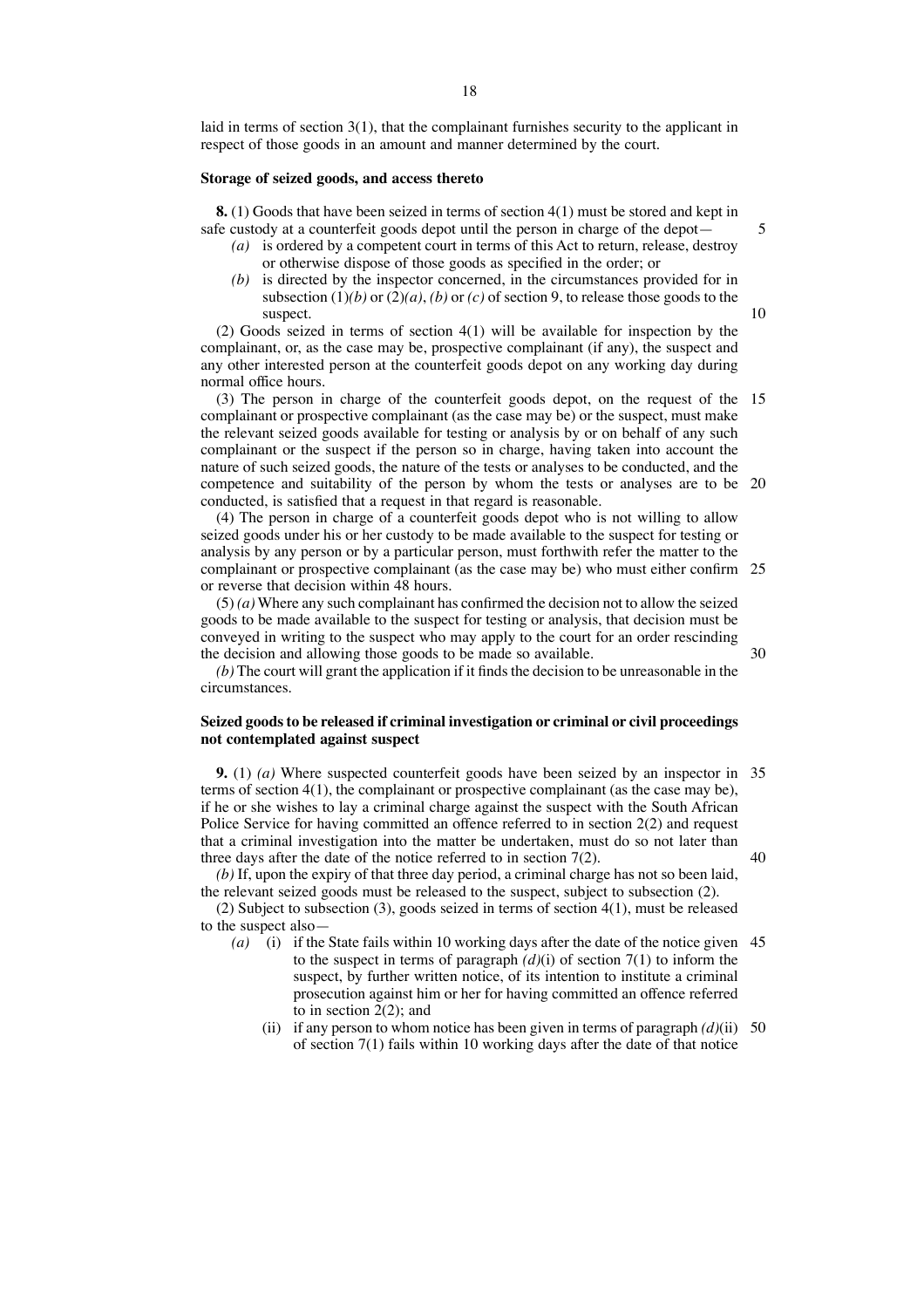to inform the suspect, by further written notice, of the person's intention to institute against the suspect civil proceedings founded on an act of dealing in counterfeit goods on the part of the suspect; or

- *(b)* in any case where the State or that person has so given further notice, if that criminal prosecution or those civil proceedings (as the case may be) is or are not instituted within 10 court days after the date of the relevant further notice; or 5
- *(c)* if the complainant in writing has instructed the inspector to release those goods to the suspect. However, such an instruction may not be given and the relevant seized goods may not be so released at any time after a criminal 10 prosecution involving those goods has been instituted against the suspect; or
- *(d)* upon the order of a competent court.

(3) *(a)* For the purpose of effecting the release of goods in terms of subsection (1)*(b)* or (2)*(a)*, *(b)* or *(c)*, the inspector who had seized those goods in terms of section 4(1) must issue a notice to the person in charge of the counterfeit goods depot where those 15 goods are detained, directing that the relevant goods, as specified in the copy of the inventory attached to that notice, be released to the person specified therein, and at the same time cause a copy of that notice to be served on the suspect and on the complainant.

*(b)* The person in control of a counterfeit goods depot to whom a notice has been issued in accordance with the provisions of paragraph *(a)*, must release the relevant 20 goods in accordance with that notice, on the fourth day after the date of that notice, unless a competent court has ordered otherwise.

#### **Other orders that may be issued by court**

**10.** (1) Without derogating from the powers of a court in any civil or criminal proceedings relating to counterfeit goods, such a court may order—

*(a)* that the goods in question, where they have been found to be counterfeit goods, be delivered up to the owner of the intellectual property right the subject matter of which has been unlawfully applied to those goods, or up to any complainant deriving his or her title from that owner, irrespective of the outcome of the proceedings;

25

30

- *(b)* that those goods be released to any person specified in the order;
- *(c)* that the complainant pays damages, in an amount determined by the court, to the person from whom those goods were seized and pays that person's costs;
- *(d)* that the accused or the defendant or respondent (as the case may be) discloses the source from which those goods, if found to be counterfeit goods, have 35 been obtained, as well as the identity of the persons involved or ostensibly involved in the importation, exportation, manufacture, production or making, and the distribution, of the counterfeit goods and in the channels of distribution of those goods.

(2) If a court in any civil or criminal proceedings has ordered the delivery up to any 40 person of goods found to be counterfeit goods derived from any process of counterfeiting contemplated in paragraph *(b)* or *(c)* of the definition of ''counterfeiting'' in section  $1(1)$ , then, notwithstanding the provisions of any law, those goods—

- *(a)* may not be released into the channels of commerce upon the mere removal of the subject matter of the intellectual property right that was unlawfully applied 45 to those goods;
- *(b)* if imported, may not be exported in an unaltered state,

unless the court, on good cause shown, has ordered otherwise.

## **Court may authorise search and attachment, pending institution of civil proceedings, to preserve evidence relevant to infringement of intellectual property right,** 50**etc.**

**11.** (1) The owner of an intellectual property right who is aware or has reasonable grounds to believe that an act of dealing in counterfeit goods has taken or is taking place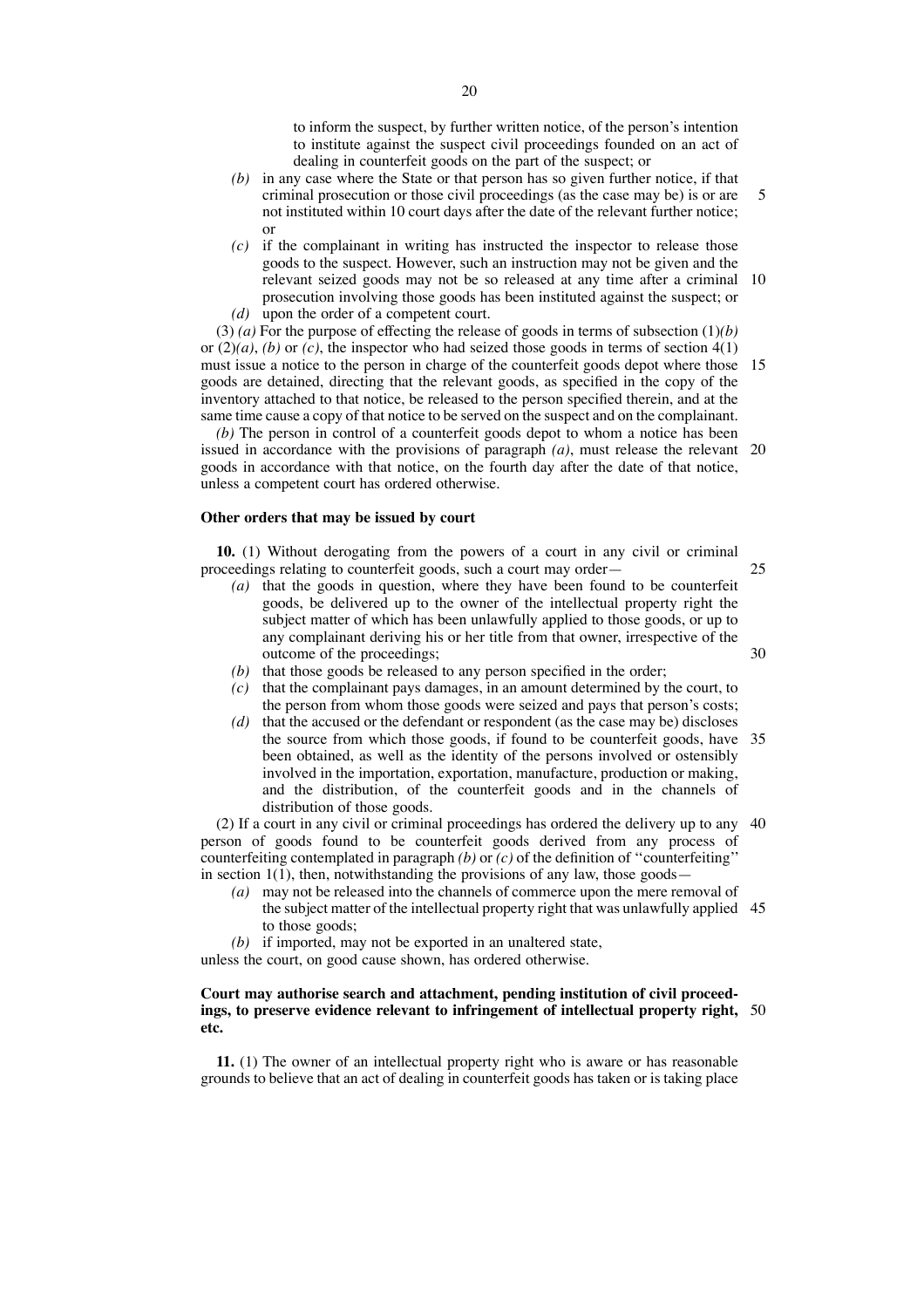or is likely to take place, may, without prejudice to any other remedy that he or she may have in law, apply *ex parte* to a judge in chambers for an order—

- *(a)* directing the sheriff or another person designated by the court (hereafter referred to as a designated person) to enter upon or enter any specified place or premises accompanied by such other persons as the court may specify (if any) and there to search for, and, if found, seize and remove, such documents, records or other material as the court may specify and any such goods, alleged to be counterfeit goods, as may be so specified (hereafter referred to as subject goods), that are at, on or in such place or premises, and to attach such documents, records, material and goods; 5 10
- *(b)* directing the respondent to point out to the sheriff or designated person all subject goods and to disclose and make available to him or her all documents and material that are relevant in order to determine whether the subject goods in question are counterfeit goods or are relevant to any transactions or dealings in counterfeit goods at, on or in the relevant place or premises or elsewhere, and to permit the sheriff or designated person to attach such subject goods, as well as such documents and material (hereafter jointly referred to as ancillary materials) and remove them for detention in safe custody; 15
- *(c)* restraining the respondent from—
	- (i) interfering with the state of the subject goods or ancillary materials 20 during the search, seizure, attachment or removal;
	- (ii) carrying out or continuing with the act of dealing in counterfeit goods that gave rise to the application;

*(d)* granting such further or alternative relief as the court considers appropriate.

(2) An application in terms of subsection (1) will be heard *in camera* unless the court 25 is satisfied that the attendance of the proceedings by members of the public or any class or group of such members will not cause the applicant to suffer any prejudice or to be prejudiced when seeking to protect or enforce his or her relevant intellectual property right, and that such attendance, should the court order the relief sought, will not impair or detract from the efficacy of the order or the execution thereof.

(3) The court will not grant an application brought in terms of subsection (1) unless it considers that the applicant has a *prima facie* claim against the respondent for the infringement of an intellectual property right and that—

- *(a)* the applicant's right to discovery of documents in any proceedings to be instituted by him or her is likely to be frustrated, either by reason of the nature 35 of the suspected counterfeit goods in relation to which the application is made or due to other circumstances; or
- *(b)* should the normal court procedure be followed or implemented, the goods relevant to the issues in those proceedings, or evidence in connection with transactions or dealings with the latter goods, are likely to be destroyed or to 40 be so altered or placed or be otherwise disposed of in such manner as to effectively preclude the applicant from having access to the relevant goods.

(4) A court hearing an application so brought, may order that the relief applied for, be granted, subject to the terms and conditions specified in the order, or that relief be refused, or may make any other order that it deems just and appropriate in the 45 circumstances.

(5) For the purposes of subsection (4), the court may—

- *(a)* order that the sheriff or designated person may rely upon the assistance of knowledgeable persons, specified in the order, in identifying the subject goods and ancillary materials;
- 50
- *(b)* order the applicant to furnish security to the respondent in an appropriate amount equal to a specified percentage of the value of the goods attached;
- *(c)* issue an order restraining the respondent *pendente lite* from infringing the applicant's intellectual property right;
- *(d)* issue a rule *nisi* calling upon the respondent to show cause before or on a 55specified day (which must fall on a date within 20 court days of the granting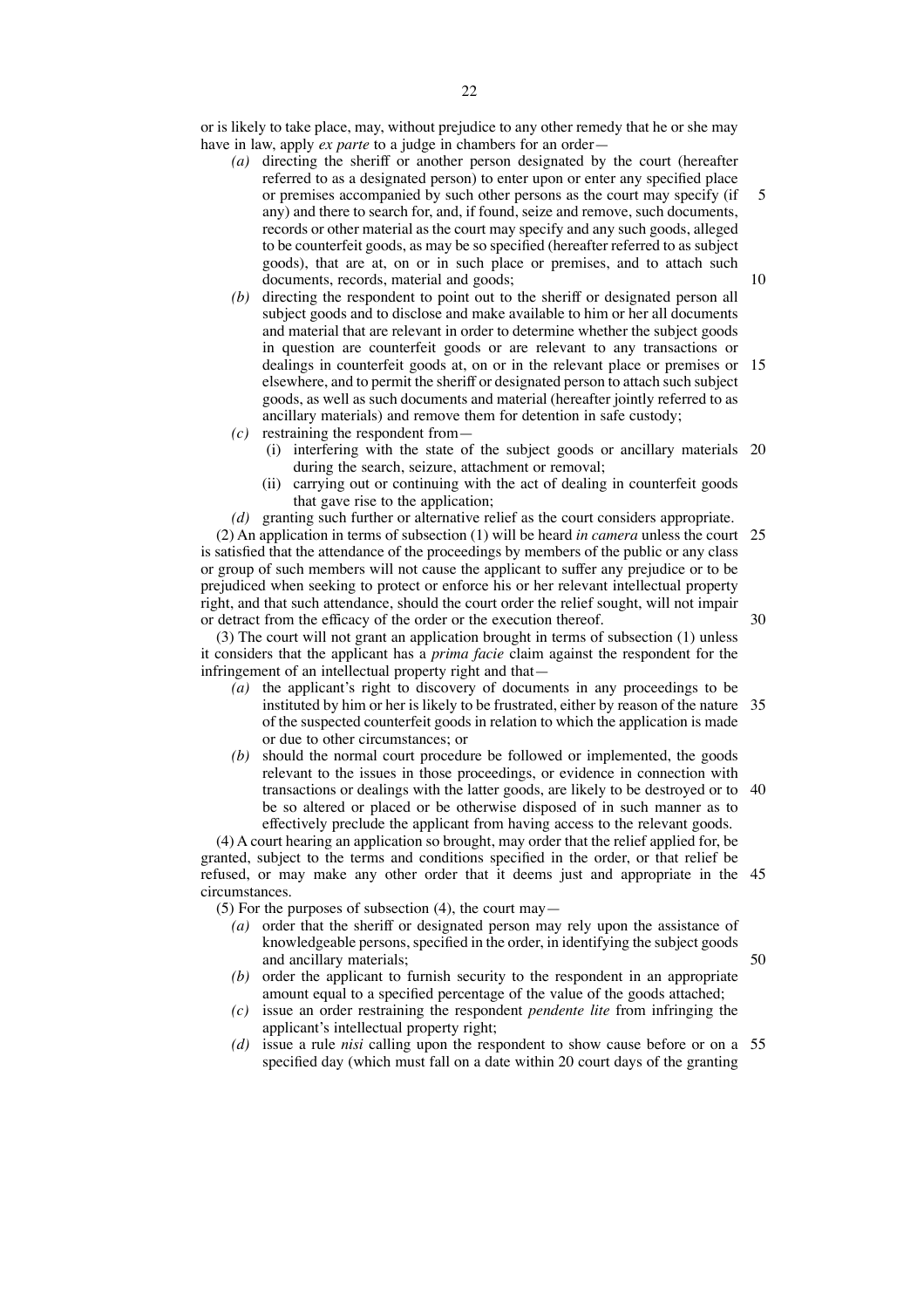of the rule *nisi*) why an interdict restraining the respondent from infringing the applicant's intellectual property right and any order granting the applicant further relief, including an order directing the delivery of the subject goods up to the applicant, should not be granted or confirmed;

*(e)* order that the applicant, should he or she wish to institute proceedings against the respondent for the infringement of the applicant's intellectual property right, must do so not later than the date specified in the order. 5

(6) If the court has not made an order in terms of subsection  $(5)(e)$ , an applicant who wishes to institute the proceedings contemplated in that subsection must do so within 20 court days of the date of the order made in terms of subsection (4) and whereby his or 10 her application was granted.

#### **Provisions relating to execution of court order authorising search for counterfeit goods and evidence relevant thereto**

**12.** (1) When the court in terms of section 11(4) has issued an order authorising a search of any place or premises, the respondent will be entitled to have his or her 15 attorney present during the search and further execution of the order at, on or in such place or premises, if the presence of that attorney can be secured with due speed after the sheriff or designated person has arrived at the place or premises with a view to conducting that search and further executing that order.

(2) The sheriff or designated person, for the purpose of conducting the search, must be 20 accompanied by the applicant's attorney who, after service, at the place or premises where the search is to be conducted, of a copy of the application and order on the respondent, or, if the respondent is not present, on a responsible person ostensibly in control of such place or premises, must explain the terms of the order to the respondent or that person and inform him or her that the respondent is entitled to have his or her 25 attorney present during the execution of the order provided the presence of the respondent's attorney is secured with due speed.

(3) The sheriff or designated person conducting the search, must—

- *(a)* prepare an inventory of the subject goods and ancillary materials attached by him or her on the authority of an order in terms of section 11(4) and furnish a 30 copy of the inventory to the applicant and to the respondent;
- *(b)* allow the parties to peruse the ancillary materials that have been so attached and to make copies thereof or excerpts therefrom; and
- *(c)* allow the parties to inspect the subject goods and to have those goods tested or analysed on their behalf.

(4) When a search authorised by an order in terms of section 11(4) has been completed, the applicant's attorney must, without delay—

- *(a)* make a statement under oath or affirmation in which he or she reports fully on the conducting of the search and on any other steps taken by him or her in relation to or pursuant to the search with a view to complying with the 40 requirements of that order or an order in terms of section 11(5) and the requirements imposed by this section, and, where any subject goods or ancillary materials have been attached on the authority of an order in terms of section 11(4), annex to that statement a copy of the inventory prepared in relation to the relevant subject goods and ancillary materials in compliance 45 with subsection (3) of this section;
- *(b)* cause the original of that statement, together with its annex, to be filed in the office of the registrar of the court in question and cause a certified copy thereof to be served on the respondent.

#### **Court may order unsuccessful claimant in proceedings for infringement of** 50**intellectual property right to pay compensation**

**13.** (1) Where in any proceedings the claim of a person (hereafter called the erstwhile applicant) in respect of an infringement of his or her intellectual property right is dismissed, the court may order the erstwhile applicant to pay appropriate compensation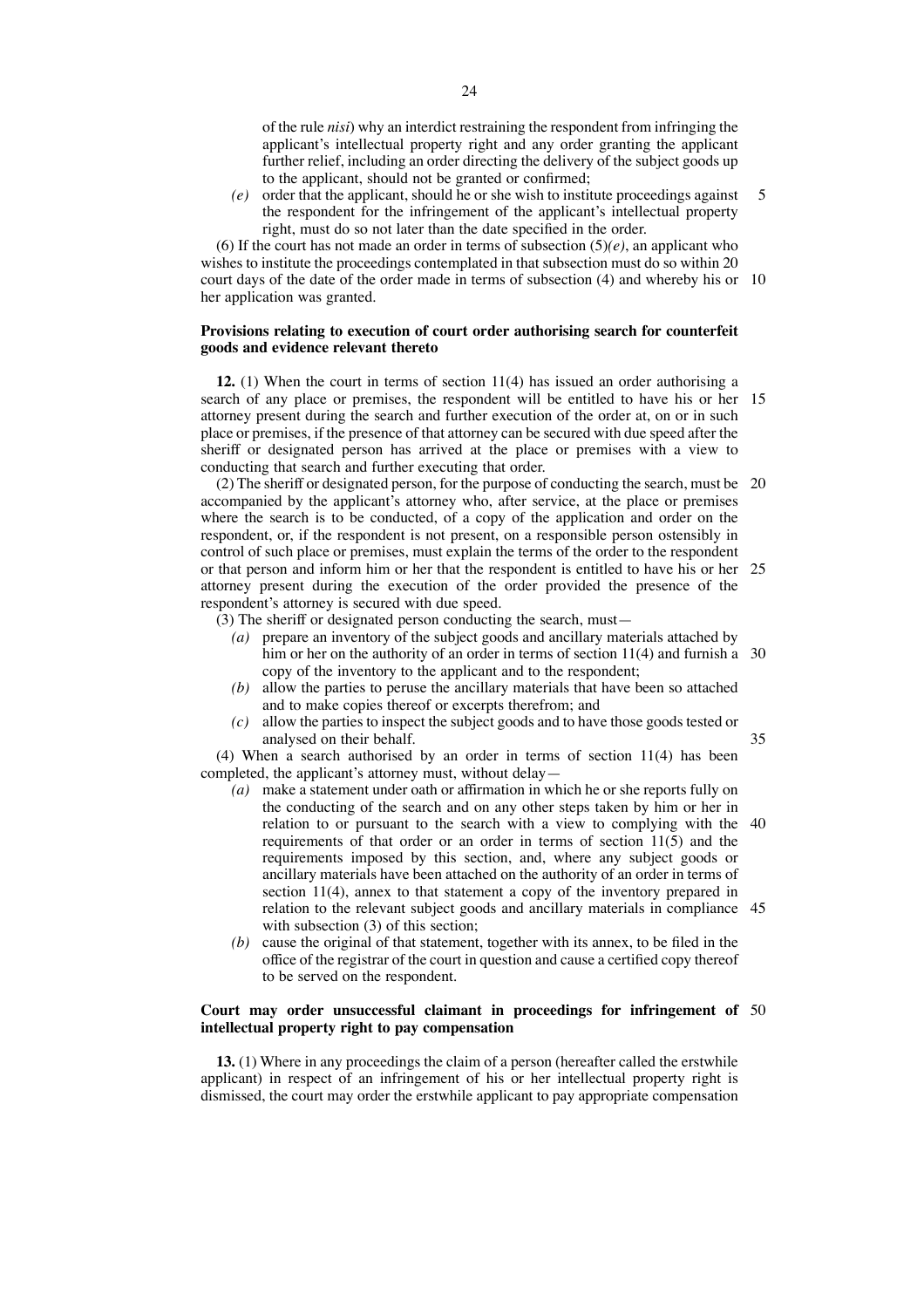to the erstwhile respondent for any injury or prejudice caused to or suffered by him or her in consequence of any measures and steps taken in terms of section 11 or 12 on the authority of an order contemplated in section 11.

- (2) For the purposes of subsection (1) and section 14—
	- *(a)* ''erstwhile applicant'' means the owner of an intellectual property right who was the successful applicant in any *ex parte* application brought in terms of section 11(1); and 5
	- *(b)* ''erstwhile respondent''means the person against or in relation to whom relief was sought pursuant to that application.

#### **Court may order release of attached subject goods and ancillary materials in** 10 **certain circumstances**

**14.** If an erstwhile applicant does not, before the date specified in an order contemplated in section  $11(5)(e)$  or within the period referred to in section 11(6), whichever is applicable, institute proceedings against the erstwhile respondent for the infringement of the erstwhile applicant's intellectual property right, or if, in the case 15 where those proceedings have been so instituted, the erstwhile applicant's claim has been dismissed by the court, the court, on the application of the erstwhile respondent or any other interested person claiming to be entitled to the subject goods and ancillary materials, may order that such goods and materials be released, respectively, to the erstwhile respondent or to such interested person who has proved his or her entitlement 20 thereto.

#### **Customs authorities' powers in relation to counterfeit goods being imported into Republic**

**15.** (1) The owner of an intellectual property right may apply to the Commissioner for Customs and Excise (hereafter called the Commissioner), to seize and detain all 25 goods—

- *(a)* which are counterfeit goods featuring, bearing, embodying or incorporating the subject matter of that intellectual property right or to which the subject matter of that right has been applied;
- *(b)* and which are imported into or enter the Republic during the period specified 30 in the application. However, that period may not extend beyond the last day of the period for which that intellectual property right subsists.

(2) For the purposes of subsection (1), the applicant may furnish to the Commissioner a specimen of the goods that are protected goods of the nature contemplated in paragraph *(a)* of the definition of ''protected goods''in section 1(1) (if any) and to which 35 the subject matter of his or her relevant intellectual property right relates, and sufficient information and particulars as to the subsistence and extent of that intellectual property right and as to his or her title to that right.

(3) The Commissioner must consider and deal with an application in terms of subsection (1) without delay, and must grant the application if satisfied on reasonable 40 grounds—

*(a)* that the goods claimed to be protected goods, are *prima facie* protected goods;

- *(b)* that the intellectual property right, the subject matter of which relates to the protected goods, *prima facie* subsists; and
- *(c)* that the applicant *prima facie* is the owner of that intellectual property right. 45

(4) When an application made in terms of subsection (1) has been granted and notice thereof given in terms of subsection (5), all goods that are counterfeit goods of the type with reference to which that application was made (hereafter called the stipulated goods), or suspected on reasonable grounds to be stipulated goods, and imported into or entering the Republic from time to time during the period determined by the 50Commissioner (which may be shorter than the period applied for), may be seized and detained by the customs authorities in performing their functions under the Customs and Excise Act, 1964 (Act No. 91 of 1964), subject to the provisions of subsections (6) and (7) of this section.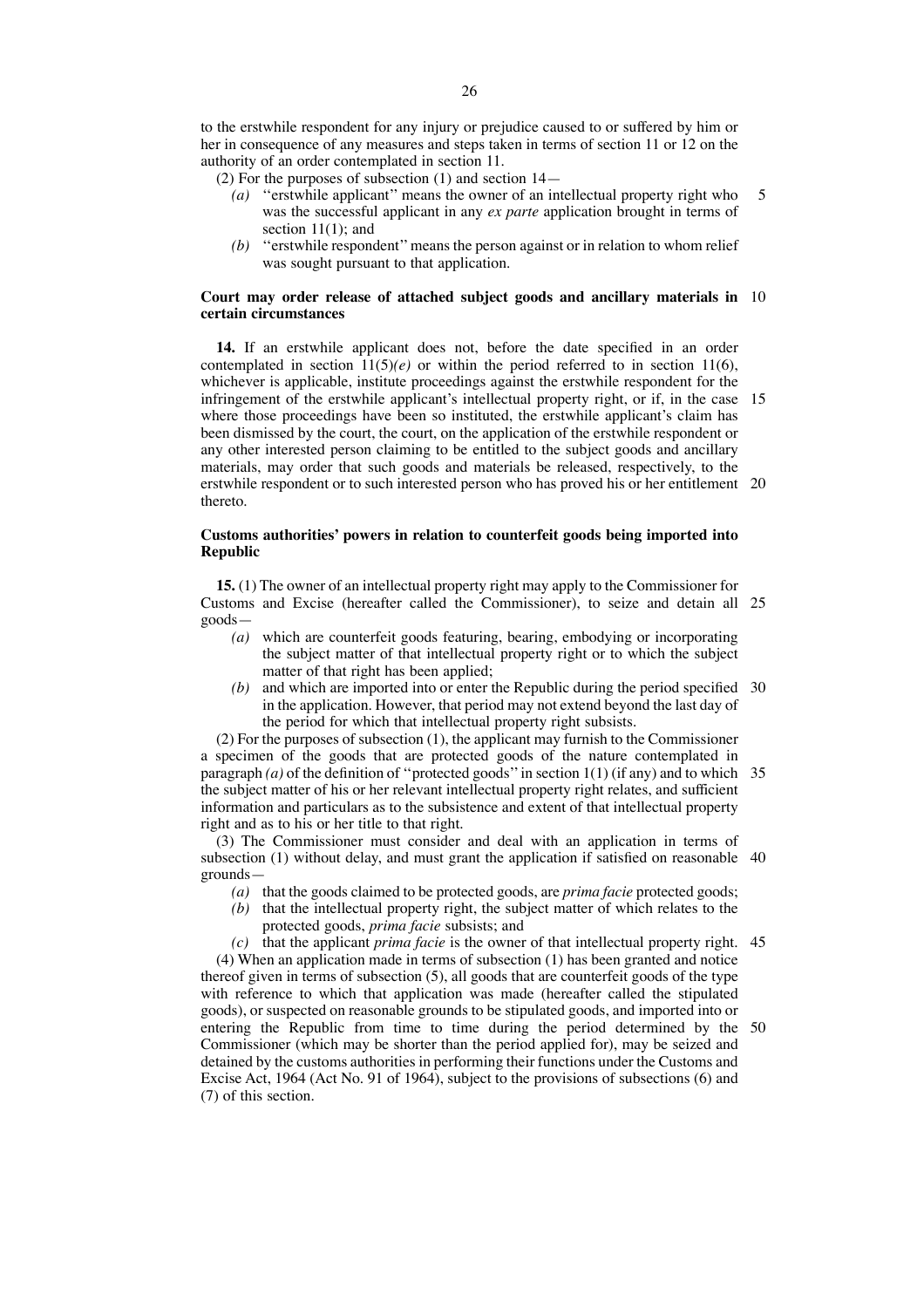(5) The Commissioner, by written notice (issued within a reasonable time after having decided the application) must notify the applicant whether the application has been granted or refused, and—

- *(a)* if granted, state the period during which any stipulated goods being imported into or entering the Republic will be made subject to seizure and become subject to detention under subsection  $(4)$ ; 5
- *(b)* if refused, state the reasons for the refusal.

(6) For the purposes of acting under subsection (4) in relation to goods that are stipulated goods or suspected on reasonable grounds to be stipulated goods—

- *(a)* any member of the customs authorities will act *mutatis mutandis* as if he or 10 she were an inspector who, in connection with counterfeit goods or alleged or suspected counterfeit goods, were exercising the powers contemplated in section  $4(1)$  on own initiative in terms of section  $3(4)$ ;
- *(b)* the following provisions of this Act will apply *mutatis mutandis* in relation to any member of the customs authorities, namely—
	- (i) the provisions in accordance with or subject to which the powers contemplated in section 4(1) may be exercised by an inspector so acting on own initiative;

15

40

(ii) the provisions by which any other power or any right, function, duty, obligation, exemption, indemnity or liability is conferred or imposed on 20 an inspector so acting.

However, the Minister, at the request of the Minister of Finance acting on the recommendation of the Commissioner, may by notice in the *Gazette* exempt the members of the customs authorities from any of the provisions made applicable by this paragraph if satisfied that there are suitable and appropriate 25 alternative arrangements made by or under the Customs and Excise Act, 1964, that cover the purpose of the provision from which exemption is sought.

(7) The customs authorities will not be obliged to act in terms of subsection  $(4)$  unless the owner of the intellectual property right, the subject matter of which is alleged to be featured or borne by or incorporated or embodied in or to have been applied to stipulated 30 goods, furnishes to the Commissioner security in the manner and amount that the Commissioner may require to indemnify the customs authorities and their members against any liability that may be incurred pursuant to the seizure and detention of goods or anything done in relation to goods when acting or purportedly acting under this section, and to cover any expenses that may be incurred in effecting the seizure and 35 detention of the goods.

(8) The provisions of this Act will not be construed so as to render the customs authorities or any of their members liable for—

- *(a)* any failure to detect or seize stipulated goods;
- *(b)* the inadvertent release of any such goods; or
- *(c)* any action taken in good faith in respect of such goods.

(9) For the purposes of this section, ''customs authorities'' means the South African Revenue Service in its Division: Customs and Excise, the members of which are the Commissioner and those officials who are ''officers'' within the contemplation of the definition of ''officer'' in section 1(1) of the Customs and Excise Act, 1964. 45

## **Evidence and presumptions**

**16.** (1) Subject to section 5(4)*(b)*, any statement taken down or other documentary evidence procured by an inspector in the course of exercising any power in terms of section  $4(1)$ , may be made available to a complainant at his or her request. The complainant may make copies of or extracts from any such statement or documentary 50evidence and must return the original statement or document to the inspector.

(2) An inspector may be called as a witness by any party to civil or criminal proceedings concerning counterfeit goods, or by the court, whenever the inspector's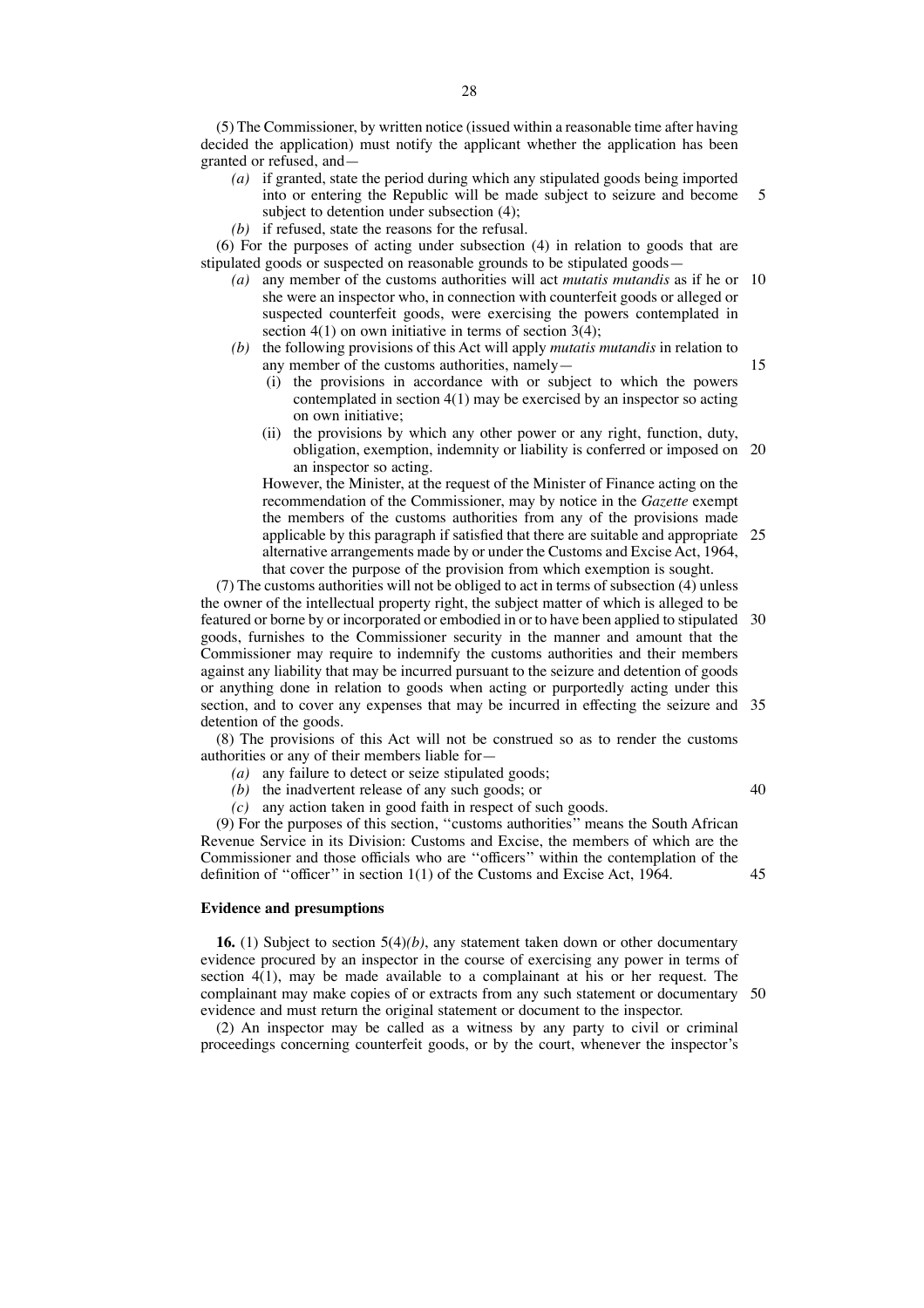conduct, the exercise or performance of his or her powers or duties in terms of section 4(1), 5, 6, 7 or 9 or the nature of the circumstances in or activities with reference to which those powers or duties were exercised or performed, is in issue or relevant in those proceedings.

(3) In any civil proceedings concerning an act of dealing in counterfeit goods by any person, it will be permissible, if relevant, to present evidence about that person's conviction on account of an offence founded on the same act of dealing in counterfeit goods. 5

(4) *(a)* A statement in the prescribed form, made under oath or affirmation by an inspector, to the effect that the goods specified under his or her signature in the inventory 10 attached to that statement, are goods seized by him or her from a specified person at a specified place and on a specified date, will, upon production to the court, be admissible in evidence and be sufficient proof of the facts stated therein in any civil or criminal proceedings concerning counterfeit goods or any act of dealing therein, if relevant to those proceedings and if the inventory has been prepared by the inspector, and has been 15 certified to be correct, as required by section 7(1)*(a)*.

*(b)* If a statement has been produced and handed in as evidence in terms of paragraph *(a)*, the court, in its discretion and notwithstanding the provisions of that paragraph, may order that the inspector who made that statement be directed or subpoenaed to appear before the court to give oral evidence concerning any matter mentioned or dealt with in 20 that statement.

(5) Where the subsistence of an intellectual property right in respect of protected goods or any person's title to or interest in such intellectual property right is in issue in any civil or criminal proceedings concerning counterfeit goods, the subsistence of, title to or interest in such intellectual property right, where it is alleged—

- *(a)* to encompass the rights in respect of a trade mark as contemplated in paragraph  $(a)$  of the definition of "intellectual property right" in section 1(1), may be proved in accordance with the provisions of sections 49, 50 and 51 of
- the Trade Marks Act, 1993; *(b)* to be copyright in a work, may be proved in accordance with the provisions of 30 section 26(12) of the Copyright Act, 1978, which provisions will apply *mutatis mutandis*;
- *(c)* to be the exclusive right to use a particular mark, conferred by a notice issued under section 15 of the Merchandise Marks Act, 1941, may be proved by producing to the court a copy of the *Gazette* in which that notice was 35 published, accompanied by a statement under oath or affirmation made by the Minister or any officer in the Department of Trade and Industry designated by the Minister, which is to the effect that such notice has not been withdrawn or amended in its essence.

However, the provisions of this subsection will not be construed so as to detract from the 40 power of the court, in relation to any such matter or any aspect thereof—

- (i) to require oral evidence to be given;
- (ii) in the case of a High Court, to order that the evidence of a person who resides or is for the time being outside the area of jurisdiction of that Court, be taken by means of interrogatories.

(6) Where any person who conducts business in protected goods featuring, bearing, incorporating or embodying the subject matter of a particular intellectual property right is proved to have been found in possession of suspected counterfeit goods to which the subject matter of the same intellectual property right has been applied—

- *(a)* it will, in any civil proceedings concerning an act of dealing in counterfeit 50 goods founded on that person's possession of the suspected counterfeit goods, be presumed, until the contrary is proved, that such person was in possession of the latter goods for the purpose of dealing therein if the quantity of those goods is more than that which, in the circumstances, reasonably may be required for his or her private and domestic use; 55
- *(b)* the same presumption will, in any criminal proceedings arising from that person's possession of the suspected counterfeit goods, apply *mutatis*

25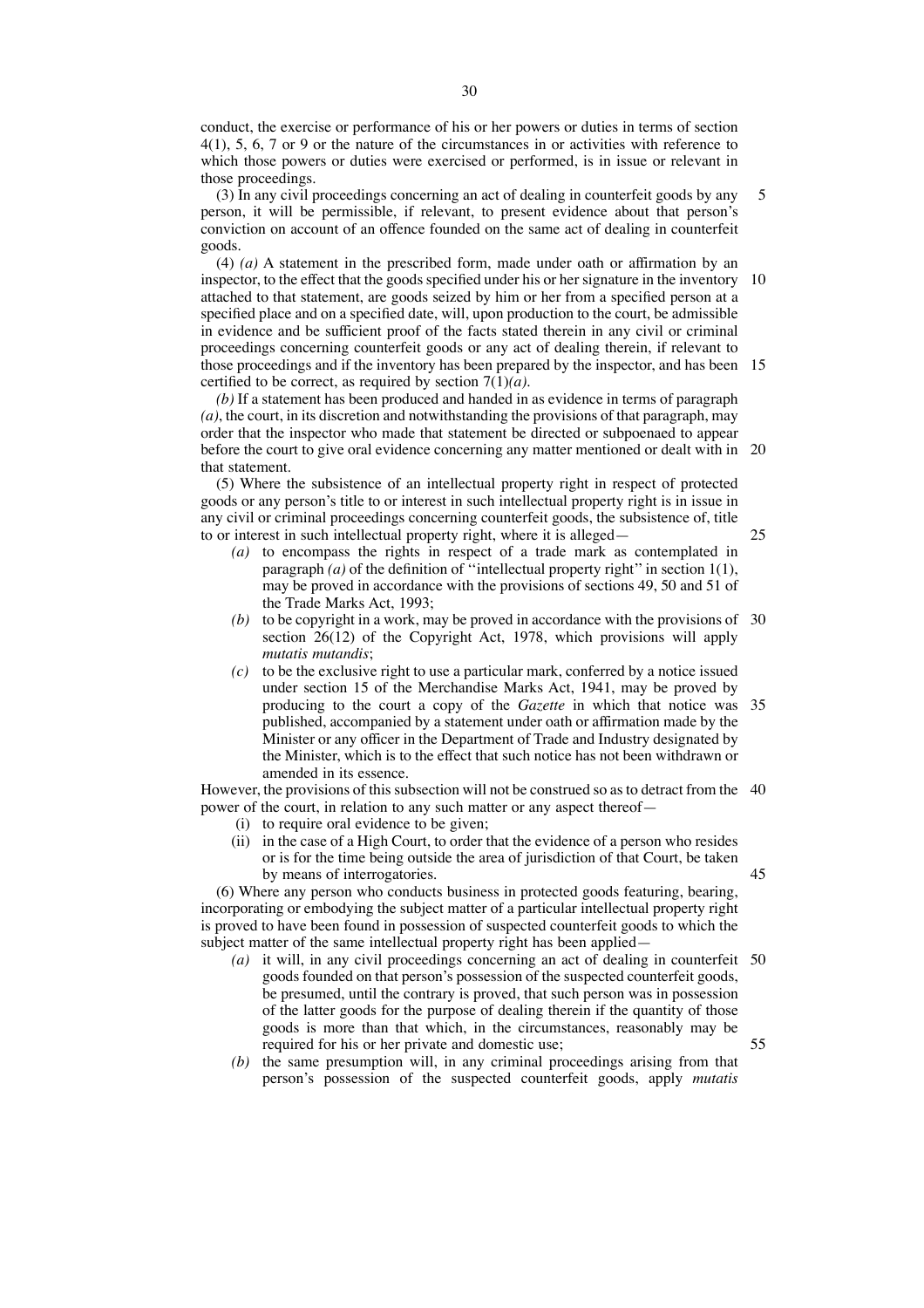*mutandis* unless credible evidence in rebuttal of the fact presumed, is tendered.

## **Liability for damage or loss arising pursuant to application of Act**

**17.** (1) Any person suffering damage or loss caused by the wrongful seizure, removal or detention of goods alleged to be counterfeit goods, or by any action contemplated in section  $7(1)(a)$ , *(b)* or *(c)* or (2) wrongfully taken by an inspector with reliance on that section read with section 4(1), or caused during or pursuant to the seizure, removal or detention of such goods in terms of this Act, will be entitled to claim compensation for that damage or loss which claim, subject to subsection (2), will be against the complainant and not against the State, the inspector or the person in charge of the 10 counterfeit goods depot where those goods are or were detained. 5

(2) The State or such inspector or the person in charge of the relevant counterfeit goods depot, as the case may be, will be liable in respect of a claim contemplated in subsection (1) only if—

- *(a)* in the seizure or removal of the alleged counterfeit goods, the inspector, or, in 15 the detention and storage of those goods, that person so in charge or the inspector (depending on the circumstances), has been grossly negligent; or
- *(b)* the inspector or that person so in charge (as the case may be), in the seizure, removal, detention or storage of those goods, acted in bad faith.

(3) Any reference in paragraphs *(a)* and *(b)* of subsection (2) to an inspector or to a 20 person in charge of a counterfeit goods depot (however expressed) will be construed so as to include any person acting on the instruction or under the supervision of the inspector or the person so in charge, as the case may be.

#### **Miscellaneous offences**

18. A person will be guilty of an offence-

25

- *(a)* upon failing to comply with any request, direction, demand or order made or given by an inspector in accordance with the provisions of this Act;
- *(b)* when obstructing or hindering an inspector in performing his or her functions under this Act;
- *(c)* if that person, without the necessary authority, breaks, damages or tampers 30 with a seal applied by an inspector in terms of this Act or removes any goods, documents, articles, items, objects or things sealed or sealed-off by an inspector or detained or stored at a counterfeit goods depot in terms of this Act: or
- (d) when, if asked in terms of section  $5(1)(f)$  for information or an explanation 35 relating to a matter within the knowledge of that person, he or she— (i) refuses or fails to give that information or explanation; or
	- (ii) gives information or an explanation knowing it to be false or misleading.

#### **Penalties**

**19.** (1) Any person convicted of an offence referred to in section 2(2), will be 40 punishable—

- *(a)* in the case of a first conviction, with a fine, in respect of each article or item involved in the particular act of dealing in counterfeit goods to which the offence relates, that may not exceed  $R5\,000,00$  per article or item, or with imprisonment for a period that may not exceed three years, or with both such 45a fine and such term of imprisonment;
- *(b)* in the case of a second or any subsequent conviction, with a fine, in respect of each such article or item, that may not exceed R10 000,00 per article or item,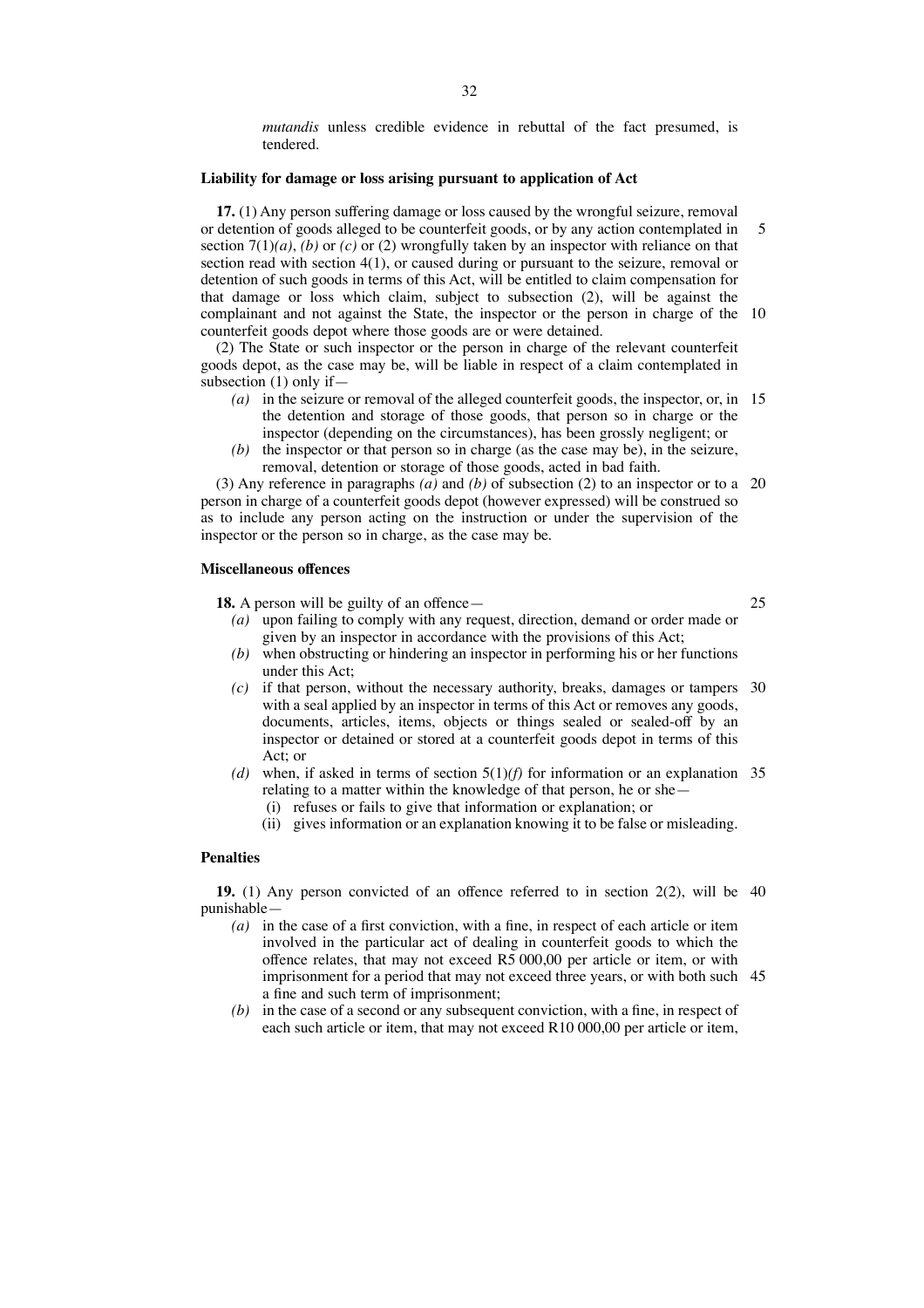(2) Any person convicted of an offence referred to in section 18, will be punishable with a fine or imprisonment for a period that may not exceed six months.

(3) *(a)* A court that has convicted a person of an offence contemplated in section 2(2) must, when considering which penalty to impose, amongst others take into account any risk to human or animal life, health or safety or danger to property (whether movable or immovable) that may arise from the presence or use of the counterfeit goods in question. 5

*(b)* Without detracting from the discretion that a court in criminal proceedings has with regard to sentencing, a court that has convicted any person of an offence referred to in section 2(2) may take into account, in mitigation of sentence, any evidence to the effect that such person, fully, truthfully and to the best of his or her ability had disclosed to an inspector who acted against him or her in terms of section 4(1) or to a member of the South African Police Service who investigated that offence, all information and particulars available to that person in relation to any one or more, or all, of the following 15 matters (whichever may have been applicable in the circumstances): 10

- (i) The source from which the counterfeit goods involved in the commission of the offence, were obtained;
- (ii) the identity of the persons involved in the importation, exportation, manufacture, production or making of those counterfeit goods;
- (iii) the identity and, if reasonably demanded, the addresses or whereabouts of the persons involved in the distribution of those goods;
- (iv) the channels for the distribution of those goods.

(4) *(a)* The Minister may from time to time by notice in the *Gazette* increase the amounts of the fines mentioned in paragraphs *(a)* and *(b)* of subsection (1).

*(b)* That notice must be laid on the table in the National Assembly, for its consideration and approval, within 14 days after the date on which it is published in the *Gazette*, if the National Assembly is then in session, or, if it is not then in session, within 14 days of the commencement of its next session.

#### **Orders permissible following conviction of person of offence contemplated in** 30 **section 2(2)**

**20.** (1) Subject to section 10, the court having convicted a person of an offence contemplated in section 2(2) may declare the counterfeit goods in question to be forfeited to the State or order that those goods and their packaging, and, where applicable, any tools that were used by or on behalf of the convicted person for the 35 manufacturing, production or making of those or any other counterfeit goods or for the unlawful application to goods of the subject matter of any intellectual property right, be destroyed.

(2) Any person who submits any counterfeit goods purchased by him or her (hereafter called the aggrieved person), to an inspector, together with proof of the price that was 40 paid for those goods, will be entitled to receive payment of a sum of money equivalent to three times the amount of that price, in the following circumstances:

- *(a)* The person who had sold those counterfeit goods must have been convicted of an offence referred to in section 2(2) founded on the sale of those goods. Alternatively, an order, against the seller, must have been made in terms of 45 section  $10(1)(a)$  directing that those goods be delivered up to the owner of the intellectual property right, the subject matter of which was unlawfully applied to those goods, or up to a complainant deriving his or her title from that owner.
- *(b)* The aggrieved person must have co-operated fully in the prosecution of the seller for that offence.
- *(c)* When the court having so convicted the seller of those goods or having made an order in terms of section 10(1)*(a)*, has also issued an order awarding that

20

25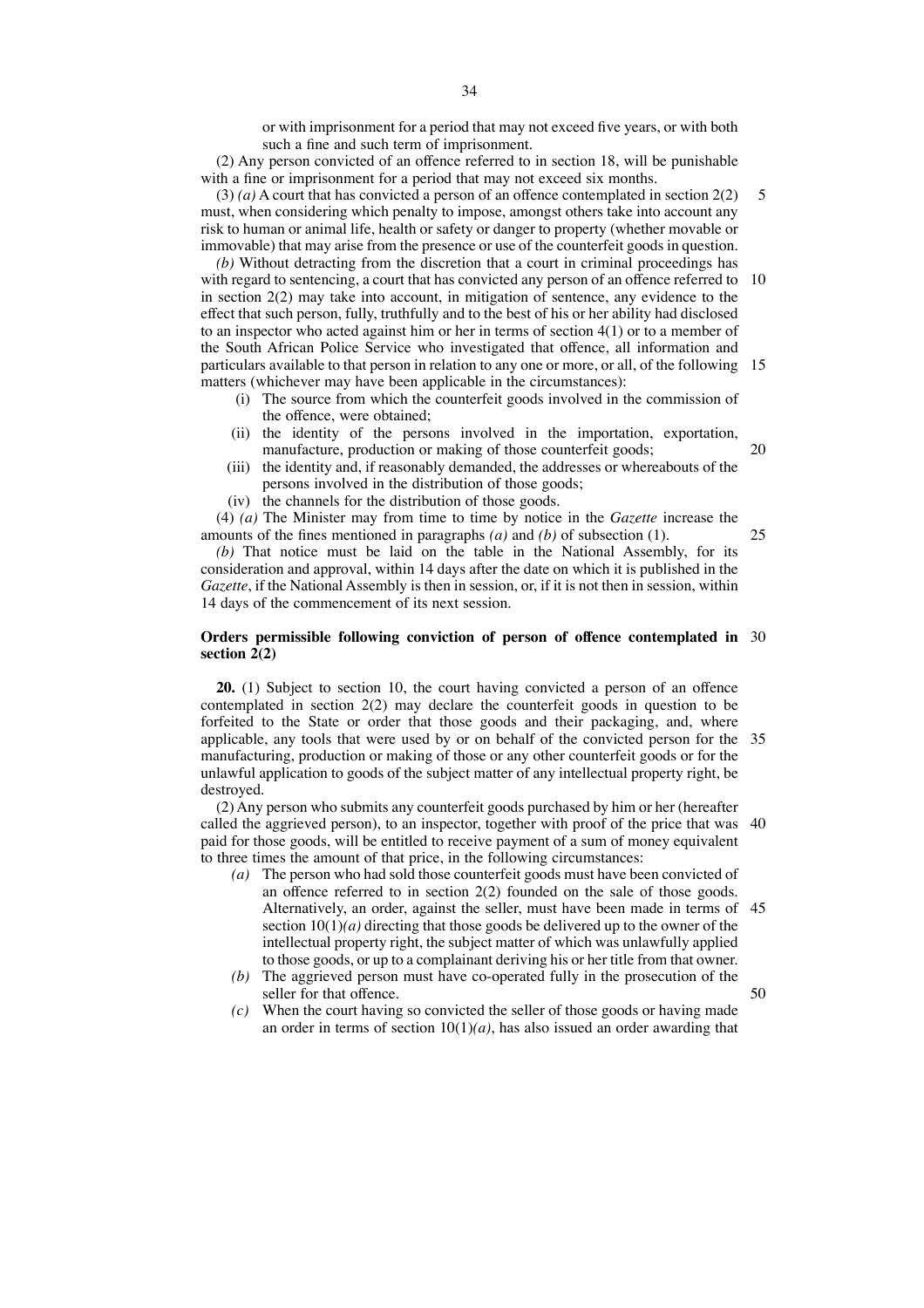sum of money to the aggrieved person and directing the seller to pay that award. However, the court must make the latter order if satisfied that the requirements of paragraphs *(a)* and *(b)* have been met.

(3) The provisions of subsection (2) will apply and be applied, *mutatis mutandis,* in relation to and for the benefit of any person who, otherwise than by way of a transaction of purchase and sale, has acquired, in consideration for value given by him or her, goods that are counterfeit goods. 5

## **Civil or criminal liability under other laws and institution of civil or criminal proceedings thereunder not affected by this Act**

**21.** Subject to the Constitution of the Republic of South Africa, 1996 (Act No. 108 of 10 1996), and the Criminal Procedure Act, 1977, the provisions of this Act will not detract from a person's civil or criminal liability, in terms of any other law, on account of his or her infringement of any intellectual property right and from the capacity or competence in terms of any law to institute civil or criminal proceedings in respect of such infringement. 15

## **Minister's power to appoint or designate inspectors**

**22.** (1) The Minister may appoint any fit and proper person as an inspector for the purposes of this Act.

(2) *(a)* The Minister, by notice in the *Gazette*, may designate any specified class or category of persons to be inspectors for the purposes of this Act.

*(b)* The Minister, in a like manner, may amend or withdraw such a notice at any time. (3) The Minister or any official acting under the authority of the Minister, must issue to each of the inspectors contemplated in this section a certificate in the prescribed form stating that the person in whose name it has been issued has been appointed or designated an inspector (as the case may be) in terms of or by virtue of this Act.

#### **Minister's powers regarding counterfeit goods depots**

**23.** (1) The Minister, by notice in the *Gazette*, may from time to time designate any place defined in the notice to be a counterfeit goods depot for the purposes of this Act, and may in a like manner amend or withdraw such a notice at any time.

(2) The Minister must in respect of a counterfeit goods depot appoint any fit and 30 proper person as the person in charge of the counterfeit goods depot.

#### **Regulations**

**24.** The Minister may make regulations not inconsistent with the provisions of this Act—

- *(a)* in relation to any matter which, in terms of this Act, may or must be 35 prescribed;
- *(b)* prescribing any inventory to be prepared or made in terms of this Act;
- *(c)* that may be necessary or expedient for the proper and effective control, management and administration of a counterfeit goods depot and the proper care of the goods detained therein;

40

20

25

- *(d)* in relation to the manner or form in which any application (other than any application to a court of law) is to made in terms of this Act, and may prescribe forms for that purpose; and
- *(e)* in relation to any other administrative or procedural matters that may be necessary or expedient for the proper and effective administration of this Act. 45

## **This Act binding on State**

**25.** This Act binds the State.